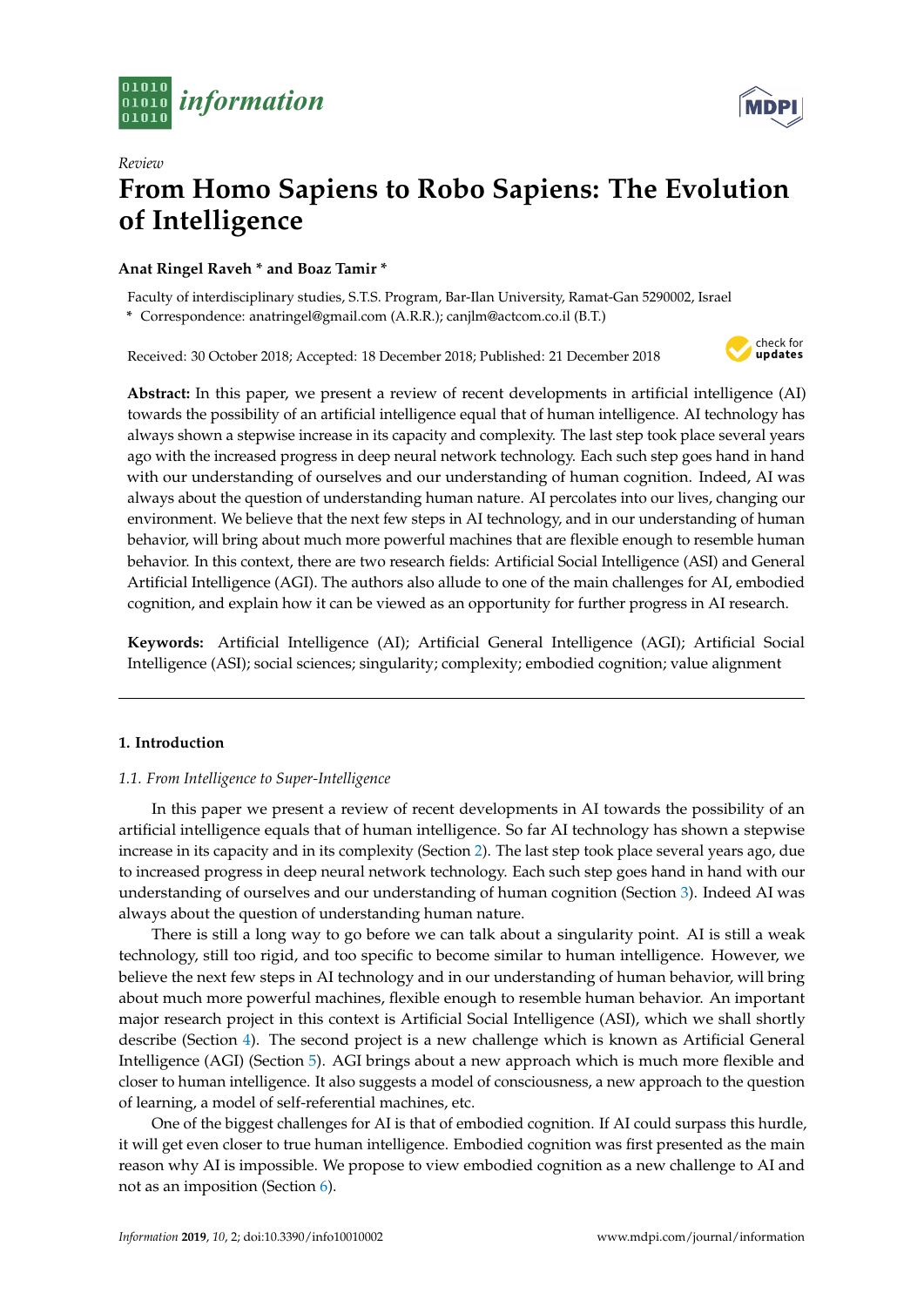We end the discussion by demonstrating a way to overcome our fears of singularity, by the process of value alignment, which is expanded upon in Section [7.](#page-13-0)

#### *1.2. The Human-Machine Eco-System*

From ancient myths of inanimate objects coming alive to the creation of artificial intelligence, philosophers, scientists, writers, and artists have pondered the very nature and boundaries of humanity. Humans are fascinated by machines that can imitate us but also feel an existential discomfort around them—an uneasiness that stems from their ability to obscure the line between the living and the inanimate.

Claude Levi-Strauss [\[1\]](#page-15-0) has examined how the individual process of constructing reality is related to how an entire society develops and maintains its worldview. He argued that the most common way in which both an individual and a community put together a structure of reality is through the use of binary categories. An individual makes sense of the world by organizing things in a series of dual oppositions such as dark/light, living/dead, feminine/masculine, emotion/logic, and so on, which lead to the community's development of more abstract concepts like, chaos/order, natural/unnatural, normal/abnormal, subjectivity/objectivity, and moral/immoral. Such a predetermined schema of reality provides the confidence people need to face the world and explore its boundaries.

As far as our relationship to thinking machines is concerned, it seems that the worldview we have developed for ourselves over time has become pessimistic as the pace of technology development increased. While in the past automata have entertained us mainly because they mimicked human behavior in an inaccurate and ridiculous way that revealed the fact that it was a trick, artificially intelligent machines today can successfully mimic an increasing number of the human's traits, such as natural human language and thought patterns. These traits have always separated us from all the other living creatures; and the fact that this primal distinction between human beings and technology is blurrier than it has ever been, mostly creates fear [\[2\]](#page-15-1).

However, as Strate [\[3\]](#page-15-2) explains, "At the very least what ought to be clear is that the physical universe and the biophysical environment are not entirely different and distinct from technology, but are part of a continuum." (p. 70). The view underling this argument is an ecological or systems view which "emphasize the interdependence and interactive relationships that exist, as all forms of life alter their conditions simply by their very presence, by their metabolism, for example, and through their reproduction." (p. 62).

Hence, instead of the dichotomous narrative of us—human beings—vs. them—super-intelligent machines, we should understand both ourselves and AI as parts of a complex and dynamic eco-system. While it might be that we are only a stepping stone on the path of the universe towards an even greater complexity, we have an important and special role; as argued by McLuhan [\[4\]](#page-15-3), technologies and media "also depend upon us for their interplay and their evolution" (p. 57), and if we carefully examine their actions, we will see that there is no reason to fear.

#### <span id="page-1-0"></span>**2. State of the Art: Stepwise Incremental AI**

In our view, the best way to describe the developmental process of AI so far is as a stepwise incremental progress, and using an analogy from physics, AI "percolates" into our lives. It could indeed make a phase transition into a higher level of complexity above our own, a process we will shortly discuss. But first we want to describe the ongoing process of stepwise incremental AI.

In January 2017 McKinsey [\[5\]](#page-15-4) published a comprehensive report that maps the progress of artificial intelligence in a variety of areas. The five areas, described herein, are further broken down into other sub-tasks and sub-capabilities:

Sensory perception—"This includes visual perception, tactile sensing, and auditory sensing, and involves complex external perception through integrating and analyzing data from various sensors in the physical world." [\[5\]](#page-15-4) (p. 34). In this area the performance level is median compared to humans.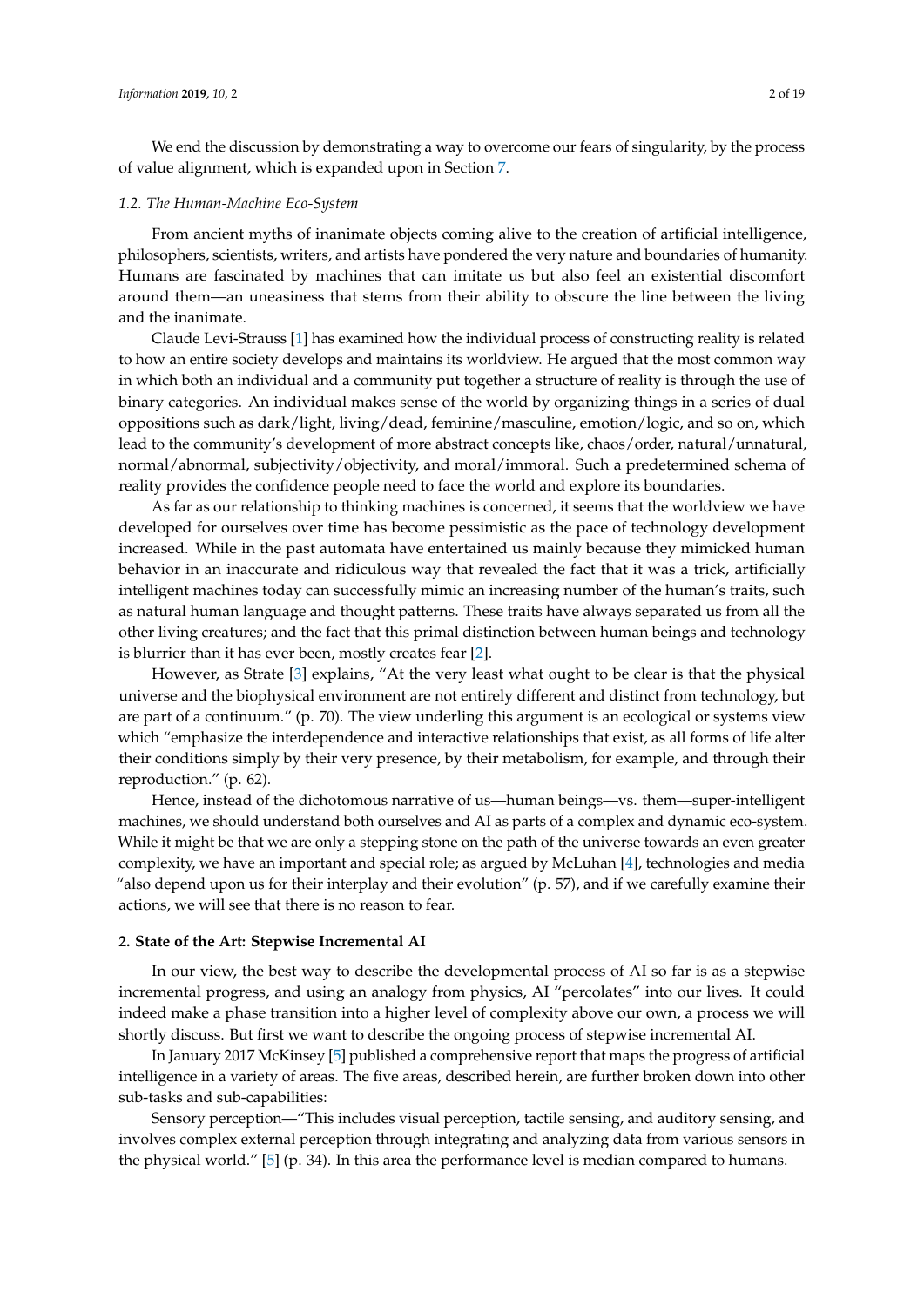Take machine vision as an example. The creation and assimilation of visual capabilities that surpass human vision in cameras, have been relatively easy. However, the more complex part was to add AI technology to the cameras. One such project is Landing.ai [\(https://www.landing.ai/\)](https://www.landing.ai/) [\[6\]](#page-15-5), formed by Andrew Ng, a globally recognized leader in AI. This startup focuses on solving manufacturing problems such as Quality Control (QC). It offers machine-vision tools to detect microscopic defects that may be found in products such as circuit boards, and which the human eye simply cannot detect.

Another recent and interesting project deals with machine touch. In the paper "Learning Dexterous In-Hand Manipulation" [\[7\]](#page-15-6), a team of researchers and engineers at OpenAI have demonstrated that in-hand manipulation skills learned with reinforcement learning in a simulator can evolve into a fairly high level of dexterity of the robotic hand. As they explain: "This is possible due to extensive randomizations of the simulator, large-scale distributed training infrastructure, policies with memory, and a choice of sensing modalities which can be modelled in the simulator." (p. 15). The researchers' method "did not rely on any human demonstrations, but many behaviors found in human manipulation emerge naturally, including finger gaiting, multi-finger coordination, and the controlled use of gravity". (p. 1).

Cognitive capabilities—"A range of capabilities is included in this category including recognizing known patterns and categories (other than through sensory perception); creating and recognizing novel patterns and categories; logical reasoning and problem solving using contextual information and increasingly complex input variables; optimization and planning to achieve specific objectives given various constraints; creating diverse and novel ideas or a novel combination of ideas; information retrieval, which involves searching and retrieving information from a large range of sources; coordination with multiple agents, which involves interacting with other machines and with humans to coordinate group activity; and output articulation and presentation, which involves delivering outputs other than through natural language. These could be automated production of pictures, diagrams, graphs, or mixed media presentations." [\[5\]](#page-15-4) (p. 34).

By using these capabilities, AI can amplify our own abilities: "Artificial intelligence can boost our analytic and decision-making abilities by providing the right information at the right time. But it can also heighten creativity". [\[8\]](#page-15-7) (Para. 13). Consider for example Autodesk's Dreamcatcher AI which enhances the imagination of designers. As explained in the company's website:

"Dreamcatcher is a generative design system that enables designers to craft a definition of their design problem through goals and constraints. This information is used to synthesize alternative solutions that meet the objectives. Designers are able to explore trade-offs between many alternative approaches and select design solutions for manufacture." [\(https://autodeskresearch.com/projects/](https://autodeskresearch.com/projects/dreamcatcher) [dreamcatcher\)](https://autodeskresearch.com/projects/dreamcatcher) [\[9\]](#page-15-8).

Some of the cognitive capabilities have achieved human level performance "such as recognizing simple/complex known patterns and categories other than sensory perception; Search and retrieve information from a large scale of sources—breadth, depth, and degree of integration." [\[5\]](#page-15-4) (p. 35). However, other capabilities are currently below median performance such as create and recognize new patterns/categories; solve problems in an organized way using contextual information and increasingly complex input variables other than optimization and planning; create diverse and novel ideas, or novel combinations of ideas [\[5\]](#page-15-4).

Natural language processing—"This consists of two distinct parts: natural language generation, which is the ability to deliver spoken messages, including with nuanced human interaction and gestures, and natural language understanding, which is the comprehension of language and nuanced linguistic communication in all its rich complexity." [\[5\]](#page-15-4) (p. 34). As for Natural language generation, although there is progress in this area (such as Google duplex), the levels of performance according to the report are at best median. When it comes to Natural Language understanding, there is a long way ahead of us.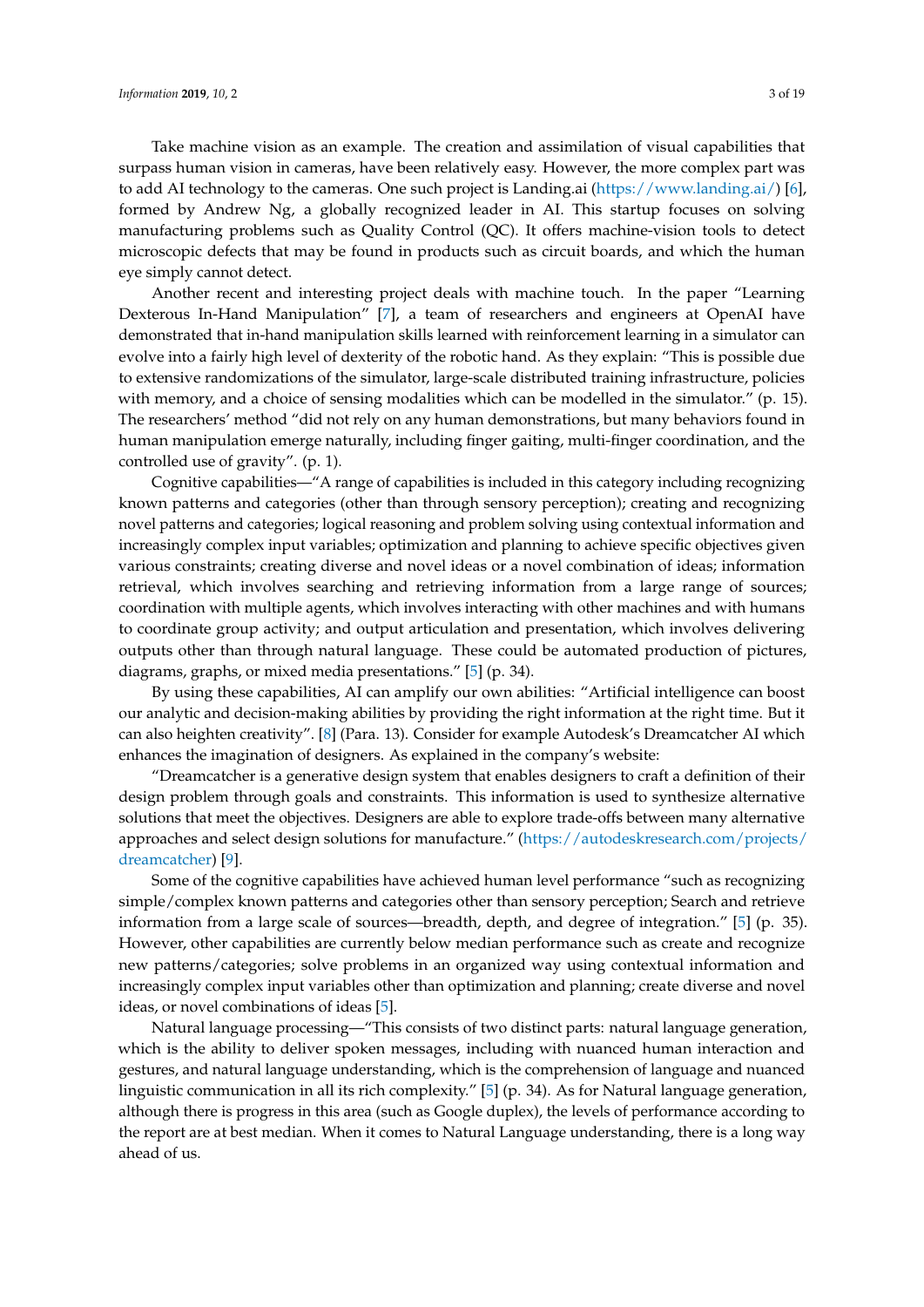Yet, an example for an effective implementation of these capabilities (and more) is Aida [\(http:](http://aidatech.io/) [//aidatech.io/\)](http://aidatech.io/) [\[10\]](#page-15-9), a virtual assistant that is being used by SEB, a major Swedish bank. Aida interacts with masses of customers through natural-language conversations, and therefore has access to vast amounts of data. "This way she can answer many frequently asked questions, such as how to open an account or make cross-border payments. She can also ask callers follow-up questions to solve their problems, and she's able to analyze a caller's tone of voice and use that information to provide better service later." [\[8\]](#page-15-7) (para. 16).

Physical capabilities—This includes gross motor skills, navigation (these two have reached human level performance), fine motor skills and mobility (these are more difficult and hence the performance levels are currently still median and below). "These capabilities could be implemented by robots or other machines manipulating objects with dexterity and sensitivity, moving objects with multidimensional motor skills, autonomously navigating in various environments and moving within and across various environments and terrain." [\[5\]](#page-15-4) (p. 35).

While AIs like Cortana are essentially digital entities, there are other applications where "intelligence is embodied in a robot that **augments** a human worker. With their sophisticated sensors, motors, and actuators, AI-enabled machines can now recognize people and objects and work safely alongside humans in factories, warehouses, and laboratories." [\[8\]](#page-15-7) (para. 16, our emphasis).

"Cobots" are probably the best example here. Collaborative robots, as Gonzalez  $[11]$  explains, "excel because they can function in areas of work previously occupied only by their human counterparts. They are designed with inherent safety features like force feedback and collision detection, making them safe to work right next to human operators." (para. 2).

Based on a white paper that Universal Robots—one of the leading companies in the robot market—has published [\[12\]](#page-15-11), Gonzalez lists the seven most common applications for Cobots. One of them, for example, is "pick and place": "A pick and place task is any in which a workpiece is picked up and placed in a different location. This could mean a packaging function or a sort function from a tray or conveyor; the later [sic] often requires advanced vision systems." [\[11\]](#page-15-10) (para. 3).

Social and emotional capabilities—"This consists of three types of capability: social and emotional **sensing**, which involves identifying a person's social and emotional state; social and emotional **reasoning**, which entails accurately drawing conclusions based on a person's social and emotional state, and determining an appropriate response; and social and emotional **action**, which is the production of an appropriate social or emotional response, both in words and through body language." [\[5\]](#page-15-4) (p. 34).

Let us Consider Mattersight as an example. The company provides a highly sophisticated data analysis system that tracks customer' responses on the telephone. The software analyzes varied communicative micro-features such as, tone, volume, word choice, pauses, and so on. Then, in a matter of a few seconds, AI algorithms interpret these features, compare them to the company's databases, and come up with a personality profile for each customer. Based on this profile, the customer will be referred to the most appropriate service agent for him [\[13\]](#page-15-12).

To sum-up the report, Manyika et al. [\[5\]](#page-15-4) notes that from a mechanical point of view, they are fairly certain that perfection can be achieved. Because, already today, through deep reinforcement learning for example, robots can untie shoelaces and remove a nail from the back of a hammer. However, from the cognitive point of view, although the robot's "intelligence", has progressed, this is still where the greatest technical challenge lie:

"While machines can be trained to perform a range of cognitive tasks, they remain limited. They are not yet good at putting knowledge into context, let alone improvising. They have little of the common sense that is the essence of human experience and emotion. They struggle to operate without a pre-defined methodology. They are far more literal than people, and poor at picking up social or emotional cues. They generally cannot detect whether a customer is upset at a hospital bill or a death in the family, and for now, they cannot answer "What do you think about the people in this photograph?" or other open-ended questions. They can tell jokes without really understanding them. They don't feel humiliation, fear, pride, anger, or happiness. They also struggle with disambiguation, unsure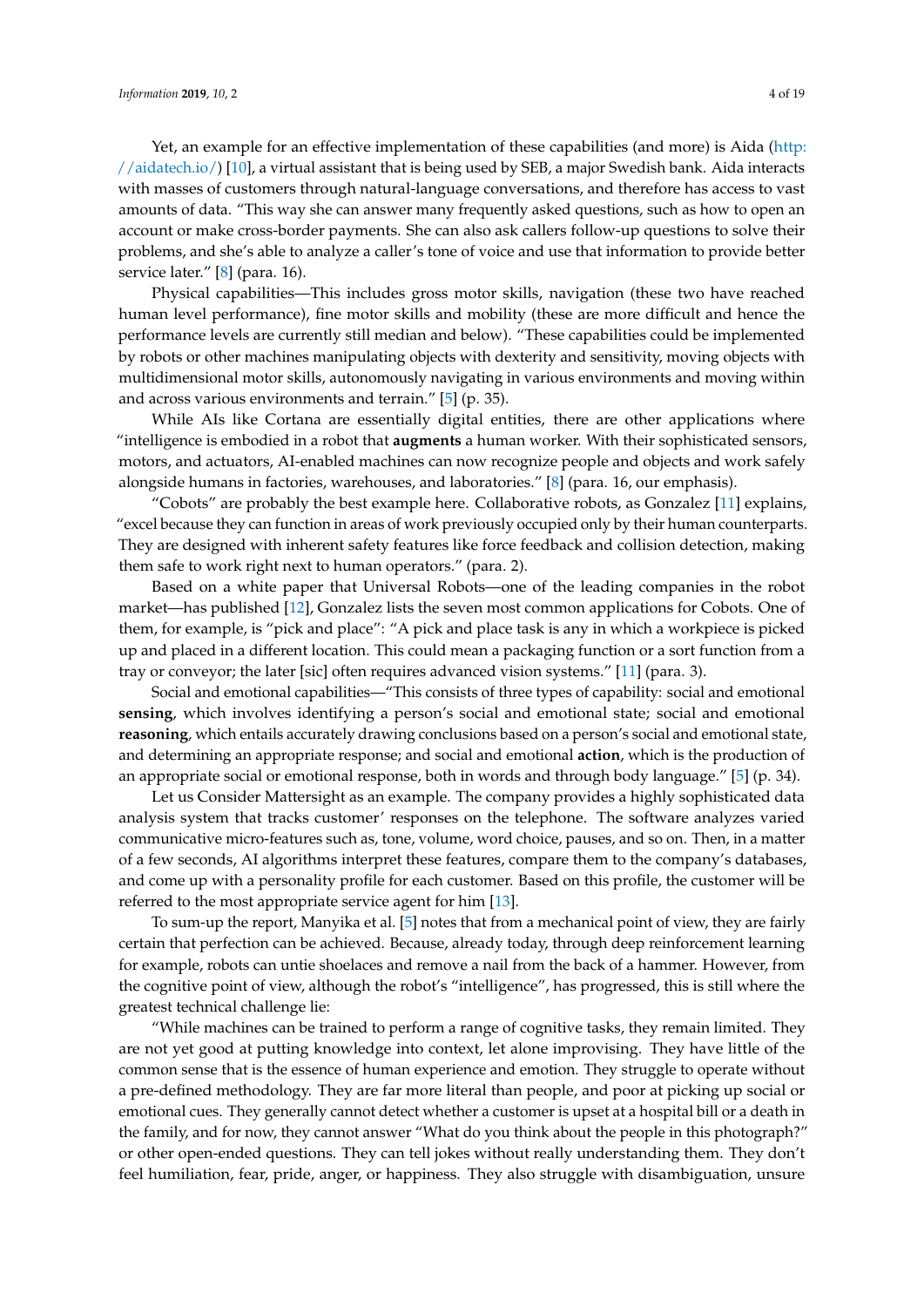whether a mention of the word "mercury" refers to a planet, a metal, or the winged god of Roman mythology. Moreover, while machines can replicate individual performance capabilities such as fine motor skills or navigation, much work remains to be done integrating these different capabilities into holistic solutions where everything works together seamlessly." (pp. 26–27).

## <span id="page-4-0"></span>**3. AI Goes Hand in Hand with Our Understanding of Ourselves**

Singularity is based on several assumptions: first, that there is a clear notion of what is human intelligence; and second, that AI can decrease the gap between human intelligence and machine intelligence. However, both of these assumptions are not clear yet. What is becoming more and more apparent is that AI goes hand in hand with our understanding of our own human intelligence and behavior.

"Intelligence" is a complex and multifaceted phenomenon that has for years interested researchers from countless fields of study. Among others, intelligence is studied from psychological, biological, economical, statistical, engineering, and neurological perspectives. New insights emerge over time from the various disciplines, many of which are adopted into the science of AI and contribute to its development and progress. The most striking example is the special and fruitful interrelationship between artificial intelligence and cognitive science.

Cognitive science and artificial intelligence arose at about the same time, in the late 1950s, and grew out of two main developments: "(1) the invention of computers and the attempts soon thereafter to design programs that could do the kinds of tasks that humans do, and (2) the development of information-processing psychology, later called cognitive psychology, which attempted to specify the internal processing involved in perception, memory, and thought. Cognitive science was a synthesis of the two, concerned both with the details of human cognitive processing and with the computational modeling of those processes." [\[14\]](#page-16-0) (p. 1).

What AI does best is **analyze, categorize, and find the relationships** between large amounts of data, quickly and very effectively, coming up with highly accurate predictions. These capabilities, as Collins and Smith explained [\[14\]](#page-16-0), were the outcome of three foci that have turned out to be three major bases for progress in AI: **formalisms**—such as mean-ends analysis, which are standard methods for representing and implementing cognitive processes; **tools or languages** for building intelligent programs such as John McCarthy's LISP [\[15\]](#page-16-1); and **programs**—beginning with the Dendral project [\[16\]](#page-16-2), the first expert system to allow the formation of a scientific hypothesis.

"By contrast, psychology historically has made progress mainly by accumulating empirical phenomena and data, with far less emphasis on theorizing of the sort found in artificial intelligence. More specifically, psychological theories have tended to be constructed just to explain data in some experimental paradigm, and have tended to be lacking a well-founded mechanism, probably a relic of the behavioristic or stimulus-response approach that dominated psychology from the 1920s through the 1950s." [\[14\]](#page-16-0) (p. 2).

At first, AI was mistakenly identified with the mechanical psychological viewpoint of behaviorism. The physicalism of stimulus and response looked similar to the action of computers, a reduction of man into its gears [\[17\]](#page-16-3). In psychology, a more 'humanistic' view of the science was demanded. It was agreed by all 'humanistic' psychologists that a good theory should be irreducible, its terms cannot be reduced to simple physical constituents, and that terms such as 'intention' should have a major part in the theory. Moreover, any action should have some meaning to the actor, and the meaning should be subjective. The 'humanistic' approach to psychology was a scientific revolution against positivistic psychology (in the Kuhnian sense) [\[17\]](#page-16-3) (p. 396). It turned out that AI came to be very similar to the 'humanistic' viewpoint. Both AI and cognitive science were beginning to ask similar questions and to use many similar terms.

What was needed for a science of cognition was a much richer notion of knowledge representation and process mechanisms; and that is what artificial intelligence has provided. Cognitive psychologists gained a rich set of formalisms to use in characterizing human cognition [\[14\]](#page-16-0) (p. 2). Some of the early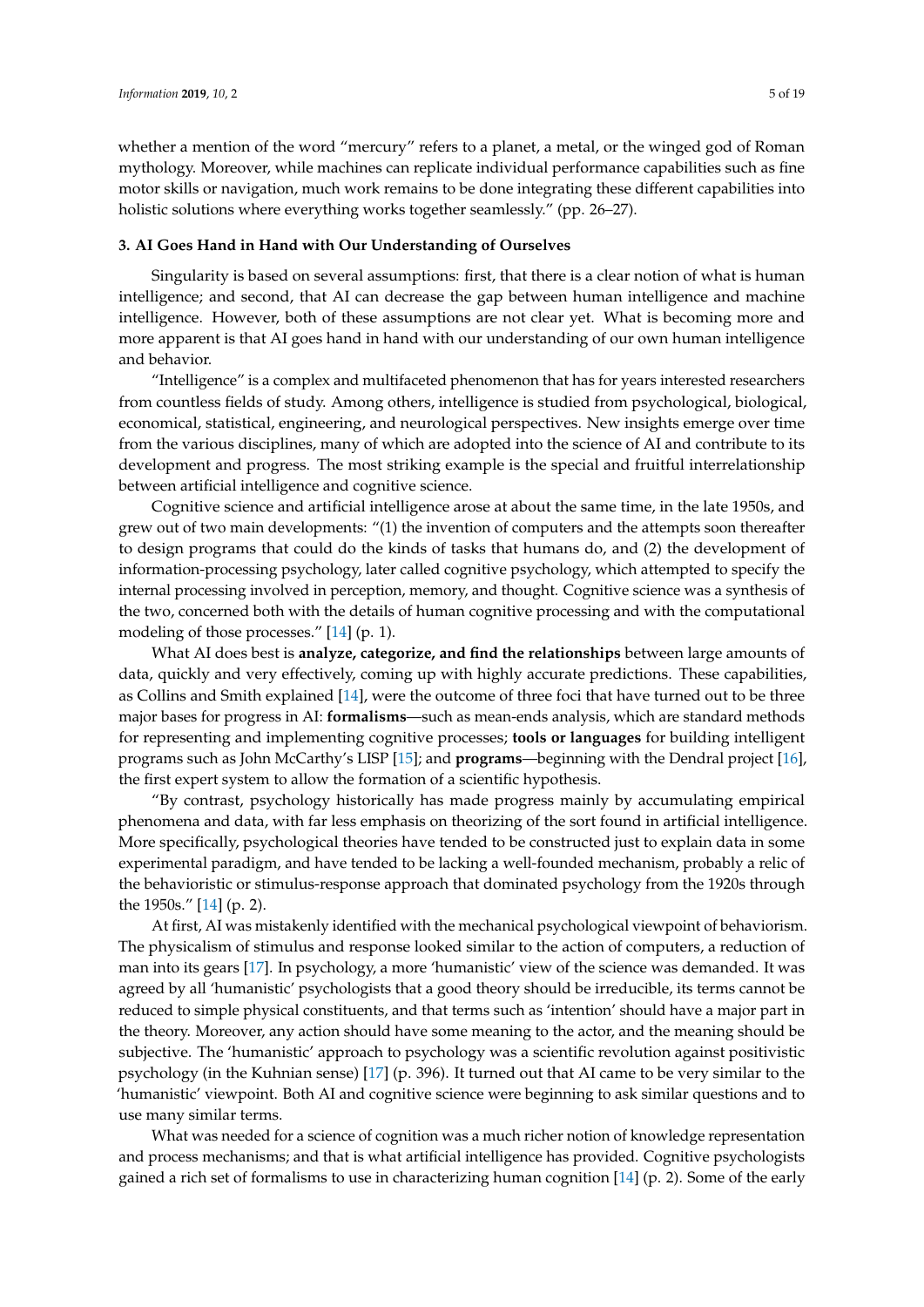and most important formalisms were means-ends analysis [\[18\]](#page-16-4), Discrimination nets [\[19\]](#page-16-5), Semantic networks [\[20\]](#page-16-6), Frames and scripts [\[21](#page-16-7)[,22\]](#page-16-8), Production systems [\[23\]](#page-16-9), Semantic primitives [\[24,](#page-16-10)[25\]](#page-16-11), Incremental qualitative analysis [\[26\]](#page-16-12). Through the years a wide range of formalisms were developed for analyzing human cognition, and many of them are still in use today.

Moreover, artificial intelligence has become a kind of theoretical psychology. Researchers who sought to develop a psychological theory could become artificial intelligence researchers without making their marks as experimentalists. Thus, as in physics, two branches of psychology were formed—experimental and theoretical—and cognitive science has become the interface where theorists and experimentalists sort things out [\[14\]](#page-16-0).

Boden [\[17\]](#page-16-3) suggests that AI can be used as a test-lab for cognitive science. It raises and exposes psychological questions that were deeply implicit. It suggests new terms, ideas and questions that were otherwise hidden. In that sense we dare say that computation is playing the role of language for cognitive science. Similar to the role of mathematics in physics, computation has become a language for constructing theories of the mind. Computation is a formal language that imposes a set of constraints on the kind of theories that can be constructed. But unlike mathematics, it has several advantages for constructing psychological theories: while mathematical models are often static, computational models are inherently process-oriented; while mathematical models, particularly in psychology, are content-independent, computational models can be content-dependent; and while computational models are inherently goal-oriented, mathematics is not. [\[14\]](#page-16-0).

Questions that we should ask includes; is the use of the same terms and the same language in AI and cognitive sciences only an analogy? Could it imply something deeper? Can we insert true 'intention' and true 'meaning' into computer agents? How can we define such terms in AI? In fact, this is the main question of strong AI. This would bring AI and cognitive science much closer.

In an attempt to answer these questions, we refer to the viewpoint of Dennett [\[27\]](#page-16-13). Let's define the notion of 'meaning'; to put things very simplistically, we will say that an action of a computer agent has a 'meaning' (for the agent) if the action is changes some part of its environment and the agent can sense that change. For example, if the agent is a ribosome, then the transcription of an RNA into a series of amino-acids, later to become a protein, has a meaning since the protein has some function in changing the agent's environment. The action of the ribosome has a 'meaning' in the cytoplasm environment. Similarly, we can embed a 'meaning' in computer agents. It was suggested by Dennett that we human can insert a derived 'intention' in computers, and computers can derive a lower type of 'intention' in other computers. This was also brought up years ago by Minsky [\[28\]](#page-16-14), using a different language.

It was suggested by Boden [\[17\]](#page-16-3) that we can bridge the gap between 'humanistic' approach to cognitive science (in the sense discussed above) and physical mechanism. The way to do so is by introducing an inner representation of the self into the computer. Intentionality and meaning could be aimed (given a context) into this inner representation; the reduction or mechanism of the intentionality will be enabled by the design or architecture of the inner representation. Hence, in order to describe what is going on in the computer, the language of intentionality will be the most appropriate, in the same sense that we talk about our dog's intentions when we wish to describe or explain its behavior, without the need for a behavioristic language, or other physical terms. It will not be 'natural' or efficient to describe the action of the computer in the language of the state of its switches, we will say that this particular action was 'intended for' to comply with the 'state of mind' that the computer had. This sounds a somewhat pretentious goal, however it is based on the assumption that any future advancement in AI must stand on a basic cognitive architecture, much more basic and deeper than what we have today.

Most of the recent progress in AI have been driven by deep neural networks and these are related to the "connectionist" view of human intelligence. Connectionist theories essentially perceive learning—human and artificial—as rooted in interconnected networks of simple units, either real neurons or artificial ones, which detect patterns in large amounts of data. Thus, some in the machine learning field are looking to psychological research on human learning and cognition to help take AI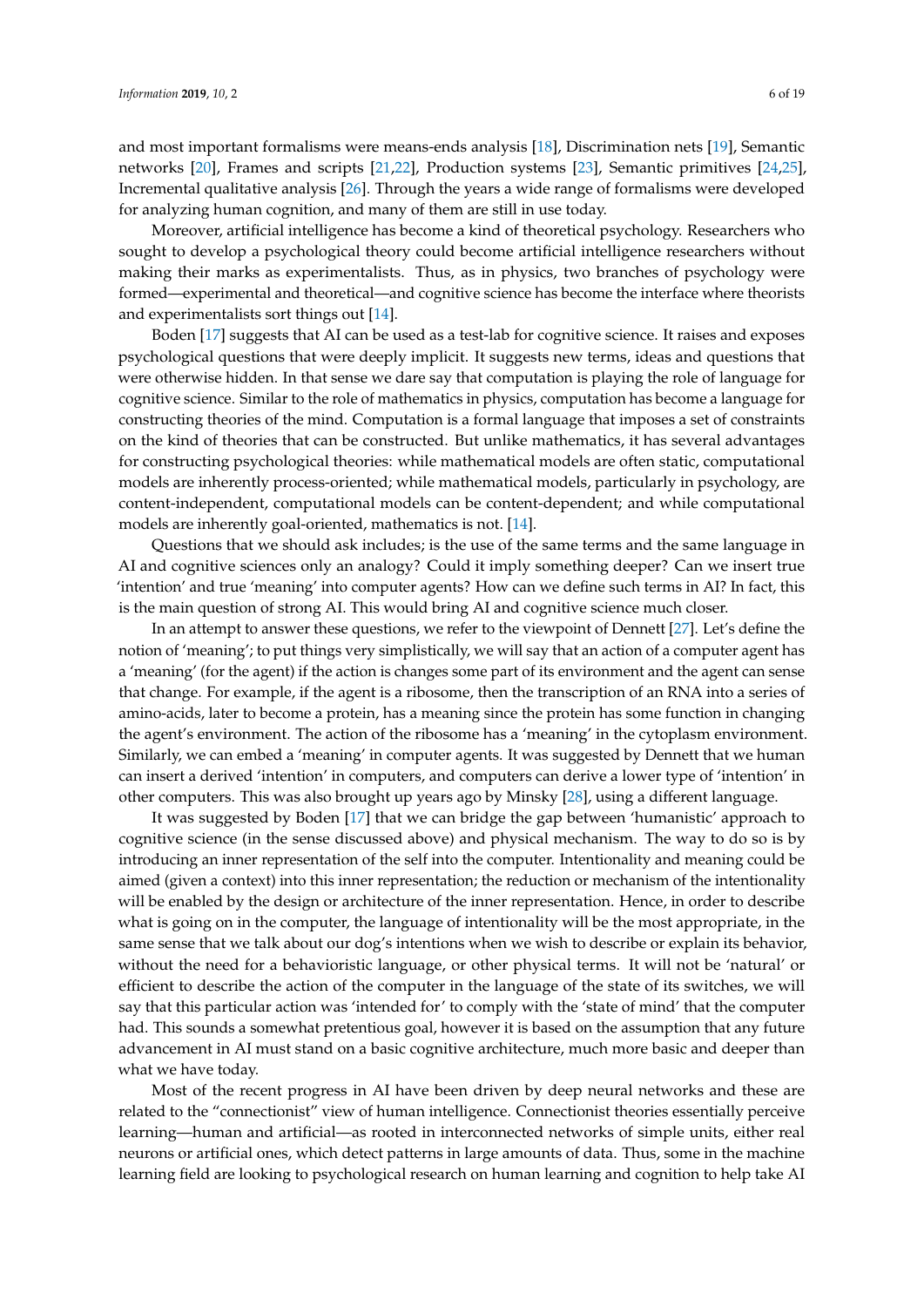to that next level. Although the concept of neural networks has existed since the 1940s, only today, due to an enormous increase in computing power and the amount and type of data available to analyze, deep neural networks have become increasingly powerful, useful and ubiquitous [\[29\]](#page-16-15).

The theory of consciousness was recently investigated by AI researchers. It was suggested by Dennett [\[27\]](#page-16-13) that consciousness is an emergent property of many small processes, or agents, each struggle for its homogeneity. Consciousness is not a stage with spotlights in which all subconscious processes are the audience. Consciousness is a dynamical arena where many agents appear and soon disappear. It resembles an evolutionary process occurring in a very short timescale [\[30\]](#page-16-16). On this very basis a few AI models were suggested, the Copycat model [\[31\]](#page-16-17) and its more advanced Learning Intelligent Distribution Agent (LIDA) [\[32\]](#page-16-18) model. These two are examples of a strong reciprocal interaction between AI and cognitive science.

Similar reciprocal relationships are now beginning to form between social sciences and artificial intelligence to become the field of artificial social intelligence (ASI). ASI is an interdisciplinary science, which was introduced years ago by Brent and others [\[33\]](#page-16-19), and is only now becoming prevalent. ASI is a new challenge for social science and a new arena for the science of AI. It deals with the formalization of delicate social interactions, using it in AI to implement social behavior into robots. The prospects for social scientists were suggested years ago by Anderson [\[34\]](#page-16-20):

"It is time for sociology to break its intellectual isolation and participate in the cognitivist rethinking of human action, and to avail itself of theoretical ideas, techniques and tools that have been developed in AI and cognitive science" (p. 20).

"My argument is that sociologists have a great deal to learn from these disciplines, and that the adoption of concepts, methods and tools from them would change sociologists working habits [ . . . ]" (p. 215).

## <span id="page-6-0"></span>**4. ASI, A New Challenge**

While artificial cognitive intelligence has become a well-established and significant field of research, and has been heavily invested by both cognitive and artificial intelligence researchers, artificial social intelligence is in its early stages and has great potential for the advancement of smart machines in a new and essential way.

While cognitive artificial intelligence scientists "essentially view the mind as something associated with a single organism, a single computational system, social psychologists have long recognized that this is just an approximation. In reality the mind is social, it exists, not in isolated individuals, but in individuals embedded in social and cultural systems." [\[35\]](#page-16-21) (p. 24).

It is well established now that there are sets of brain regions that are dedicated to social cognition. It was first shown on primates [\[36\]](#page-16-22) and later on humans [\[37\]](#page-16-23). As Frith [\[38\]](#page-16-24) explains: "The function of the social brain is to enable us to make predictions during social interactions." (p. 67). The social brain includes a variety of mechanisms, such as the amygdala which is activated in case of fear. It is also connected with the mechanism of prejudice, stereotyping, associating values with stimuli. It concerns both people—individual and group—and objects. Another such mechanism is the medial prefrontal cortex, which is connected with the understanding of the other's behavior in terms of its mental state, with long term dispositions and attitudes, and with self-perception about long term attitudes.

From the social point of view, Mead [\[39\]](#page-16-25), in his book, *Mind, Self and Society*, defines the "social organism" as "a social group of individual organisms" (p. 130), or in modern language, as an emergent phenomenon. This means that each individual, as an organism in itself, is also a part of a larger system, the social organism. Hence, each individual's act must be understood within the context of some social act that involve other individuals. The social act is therefore viewed as a dynamic and complex system within which the individual is situated. As such, the social 'organism' actually defines the individual acts, that is, within it these acts become meaningful.

In his book *Artificial Experts* [\[40\]](#page-16-26), Collins argues similarly **that intelligence cannot be defined without considering social interactions**. This is because "[ . . . ] the locus of knowledge appears to be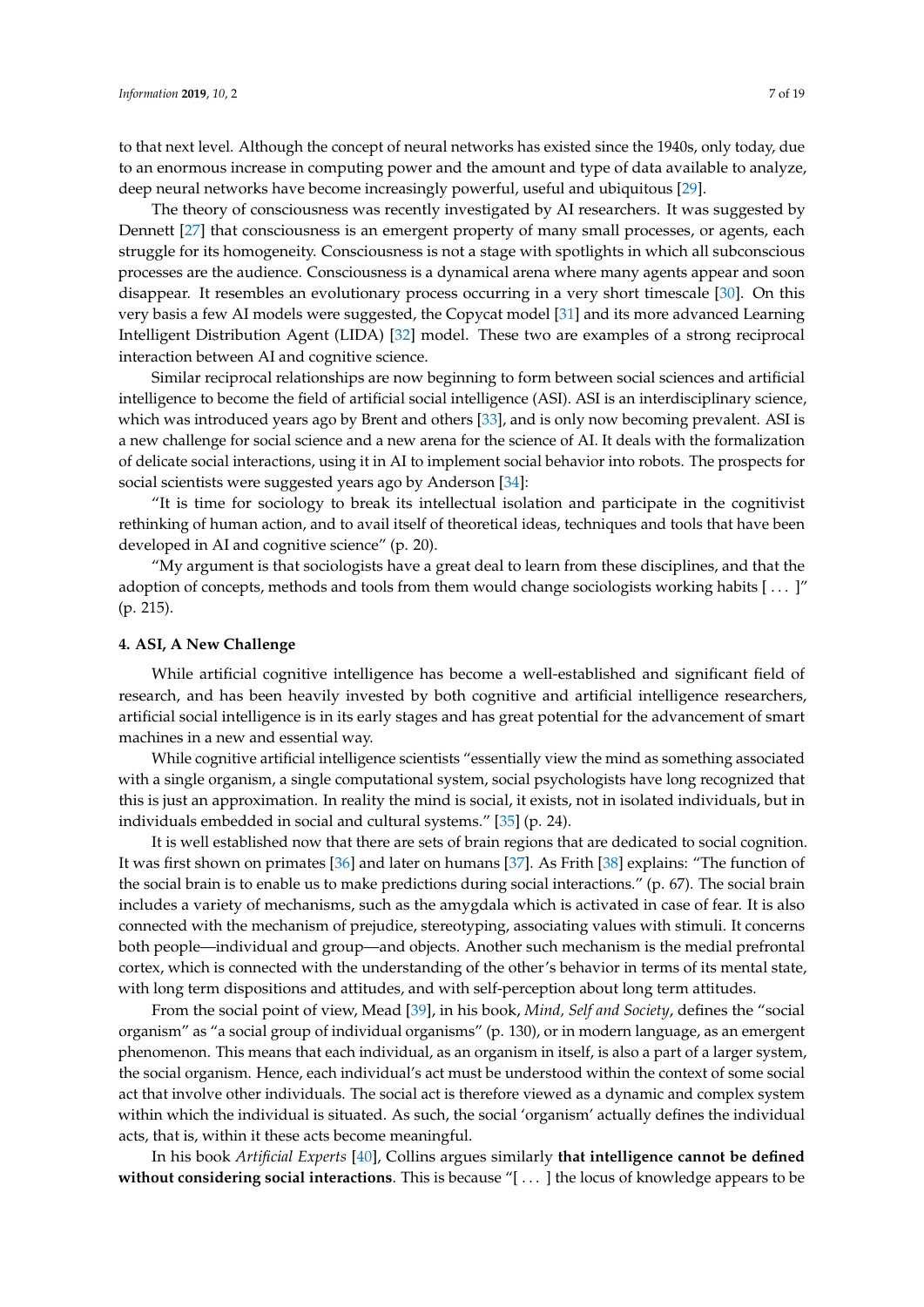not the individual but the social group; what we are as individuals is but a symptom of the groups in which the irreducible quantum of knowledge is located. Contrary to the usual reductionist model of the social sciences, it is the individual who is made of social groups." (p. 6).

Our intelligence, as Yudkowsky [\[41\]](#page-16-27) clarifies, "includes the ability to model social realities consisting of other humans, and the ability to predict and manipulate the internal reality of the mind." (p. 389). Another way to put it is through Mead's concept of the 'Generalized other' [\[39\]](#page-16-25). As Dodds, Lawrence & Valsiner [\[42\]](#page-16-28) explain, "**to take the role of the other involves the importation of the social into the personal**, and this activity is crucial for the development of self-consciousness and the ability to operate in the social world. It describes how perspectives, attitudes and roles of a group are incorporated into the individual's own thinking in a way that is distinct from the transmission of social rules, and in a way that can account for the possibility of change in both person and society." (p. 495, our emphasis).

Hence, as Collins [\[40\]](#page-16-26) argues, "The organism into which the intelligent computer supposed to fit is not a human being but a much larger organism; a social group. The intelligent computer is meant to counterfeit the performance of a whole human being within a social group, not a human being's brain. **An artificial intelligence is a** *'social prosthesis'***.**" (p. 14, our emphasis).

All the above suggests the emergence of a new interdisciplinary discipline. The main concern of this new field of science is the formalization of delicate social modules, using them in AI to implement social awareness (perhaps a type of social common sense understanding) and social behavior into robots. Because of the dynamic nature of social interactions, these ASI systems face difficult challenges, some of which are not even predictable. In order to address these challenges, ASI systems will have to be dynamic by continuously reviewing and evolving their interaction strategies in order to adapt to new social situations. Moreover, it is essential to examine and assess these strategies in as many contexts as possible, in which ongoing, continuous interactions are taking place.

For making ASI come true, there are some fundamental steps which needs to be solved [\[43\]](#page-17-0). Firstly, there is a need to discover the principles of socio-culture interactions in which the ASI system could have a role. In order to formulate those principles there is considerable importance for conducting large data-driven studies aimed at validating these principles, as well as identifying and characterizing new behavioral traits. Such studies are already being conducted, using the enormous amounts of socially grounded user data generated and highly available from social media; as well as the significant advancements in machine learning and the wide variety of data-analysis techniques. One such project is "Mark my words!" [\[44\]](#page-17-1). This project demonstrates the psycholinguistic theory of communication accommodation according to which participants in conversations tend to adapt to the communicative behavior patterns of those with whom they converse. The researches have shown "that the hypothesis of linguistic style accommodation can be confirmed in a real life, large scale dataset of Twitter conversations." (p. 754). A probabilistic framework was developed, which allowed the researchers to measure "accommodation and, importantly, to distinguish effects of style accommodation from those of homophily and topic-accommodation." [\[44\]](#page-17-1).

Once the relevant socio-cultural principles have been extracted and defined, the next step will be to understand how they can be assimilated into ASI systems such as chatbots, recommender systems, autonomous cars, etc. One such system is the *virtual receptionist*, "which keeps track of users attention and engagement through visual cues (such as gaze tracking, head orientation etc.) to initiate the interaction at the most appropriate moment [\[45\]](#page-17-2). Further, it can also make use of hesitation (e.g., "hmmm . . . uhhh") to attract the attention of the user, buy time for processing or even to indicate uncertainty in the response [\[46\]](#page-17-3)." [\[43\]](#page-17-0) (para. 6).

ASI systems have no clear definition of goals, there is no specific task the machine is oriented towards. In a sense, the machine's social behavior is the goal. In other words, it is impossible to defined clear goals in advance, and these may even emerge dynamically. This means that measurement and evaluation methods are very difficult to apply to a socio-cultural intelligence of such a system. This is one of the biggest challenges the ASI field has to deal with.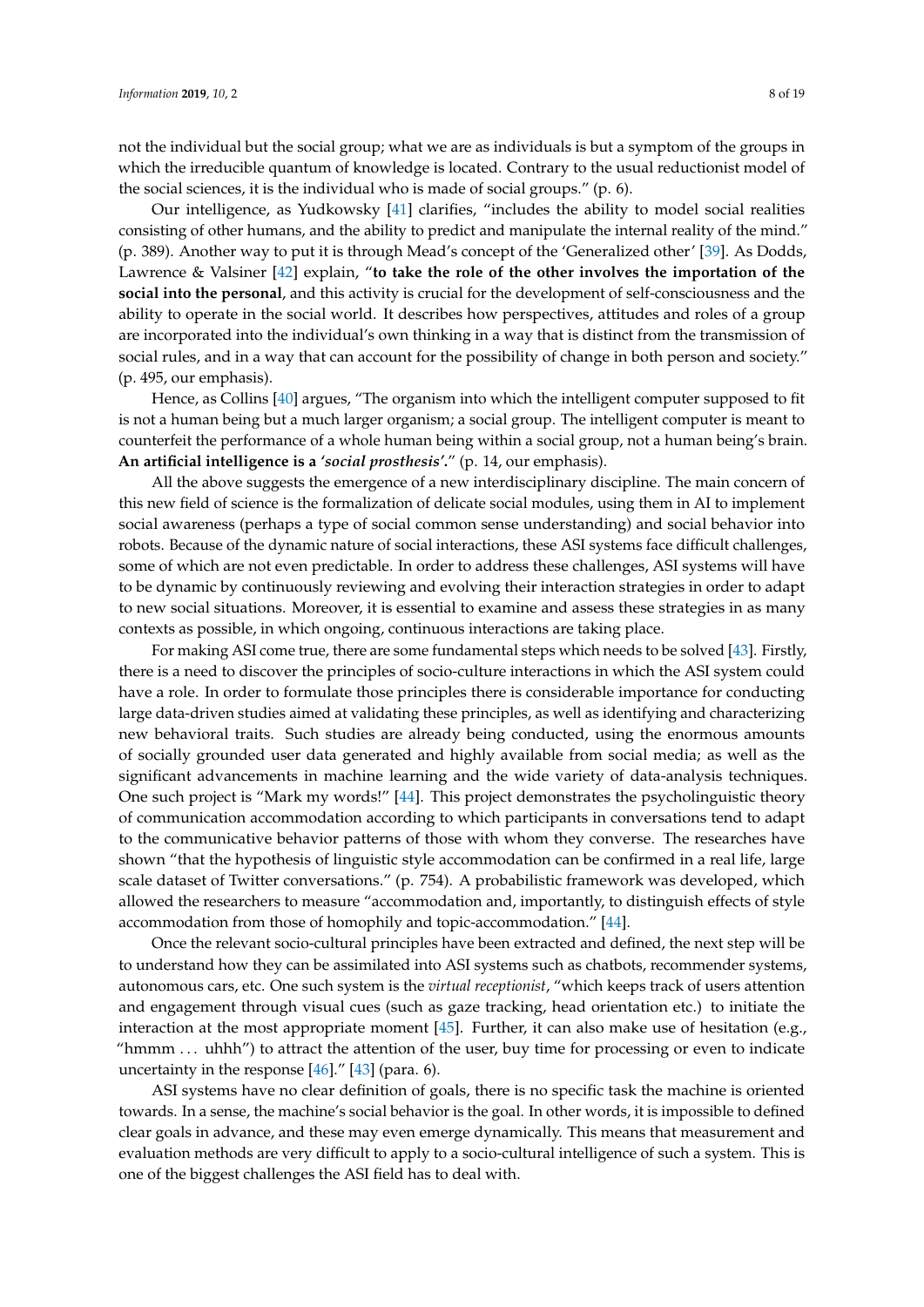## <span id="page-8-0"></span>**5. AGI, An Overview, Is It Enough?**

An important concept to dwell on is that of artificial general intelligence (AGI). AGI constitute a new step towards strong AI. General intelligence is not a fully well-defined term, but it has a qualitative meaning: "What is meant by AGI is, loosely speaking, AI systems that possess a reasonable degree of self-understanding and autonomous self-control, and have the ability to solve a variety of complex problems in a variety of contexts, and to learn to solve new problems that they didn't know about at the time of their creation." [\[35\]](#page-16-21) (p. VI).

There is a clear distinction between AGI and narrow AI research. The latter is aimed at creating programs that specialize in performing specific tasks, such as ordering online shopping, playing GO, diagnosing diseases or driving a car. But, despite their great importance and popularity, narrow AIs core problem is that "they are inherently narrow (narrow by design) and fixed. Whatever capabilities they have, are pretty much frozen in time. It is true that narrow AI can be designed to allow for some limited learning or adaptation once deployed, but this is actually quite rare. Typically, in order to change or expand functionality requires either additional programming, or retraining (and testing) with a new dataset."  $[47]$  (para. 4–5).

Intelligence, in general, "implies an ability to acquire and apply knowledge, and to reason and think, in a variety of domains" [\[48\]](#page-17-5) (p. 15). In other words, intelligence in its essence has a large and dynamical spectrum.

"Narrow AI systems cannot adapt dynamically to novel situations—be it new perceptual cues or situations; or new words, phrases, products, business rules, goals, responses, requirements, etc. However, in the real world things change all the time, and intelligence is by definition the ability to effectively deal with change." [\[47\]](#page-17-4) (para. 6).

Artificial general intelligence requires the above characteristics. It must be capable of performing various tasks in different contexts, making generalizations and tapping from existing knowledge in a given context to another. Hence, as Voss [\[47\]](#page-17-4) explains, "it must embody at least the following essential abilities:

- (1) To autonomously and interactively acquire new knowledge and skills, in real time. This includes one-shot learning—i.e., learning something new from a single example.
- (2) To truly understand language, have meaningful conversation, and be able to reason contextually, logically and abstractly. Moreover, it must be able to explain its conclusions.
- (3) To remember recent events and interactions (short-term memory), and to understand the context and purpose of actions, including those of other actors (theory of mind).
- (4) To proactively use existing knowledge and skills to accelerate learning (transfer learning).
- (5) To generalize existing knowledge by forming abstractions and ontologies (knowledge hierarchies).
- (6) To dynamically manage multiple, potentially conflicting goals and priorities, and to select the appropriate input stimuli and to focus on relevant tasks (focus and selection).
- (7) To recognize and appropriately respond to human emotions (have EQ, emotional intelligence), as well as to take its own cognitive states—such as surprise, uncertainty or confusion—into account (introspection).
- (8) Crucially, to be able to do all of the above with limited knowledge, computational power, and time. For example, when confronted with a new situation in the real world, one cannot afford to wait to re-train a massive neural network over several days on a specialized supercomputer. (para. 12).

In conclusion, general intelligence is a complex phenomenon that emerges from the integration of several essential components. "On the structural side, the system must integrate sense inputs, memory, and actuators, while on the functional side various learning, recognition, recall and action capabilities must operate seamlessly on a wide range of static and dynamic patterns. In addition, these cognitive abilities must be conceptual and contextual—they must be able to generalize knowledge, and interpret it against different backgrounds." [\[49\]](#page-17-6) (p. 147).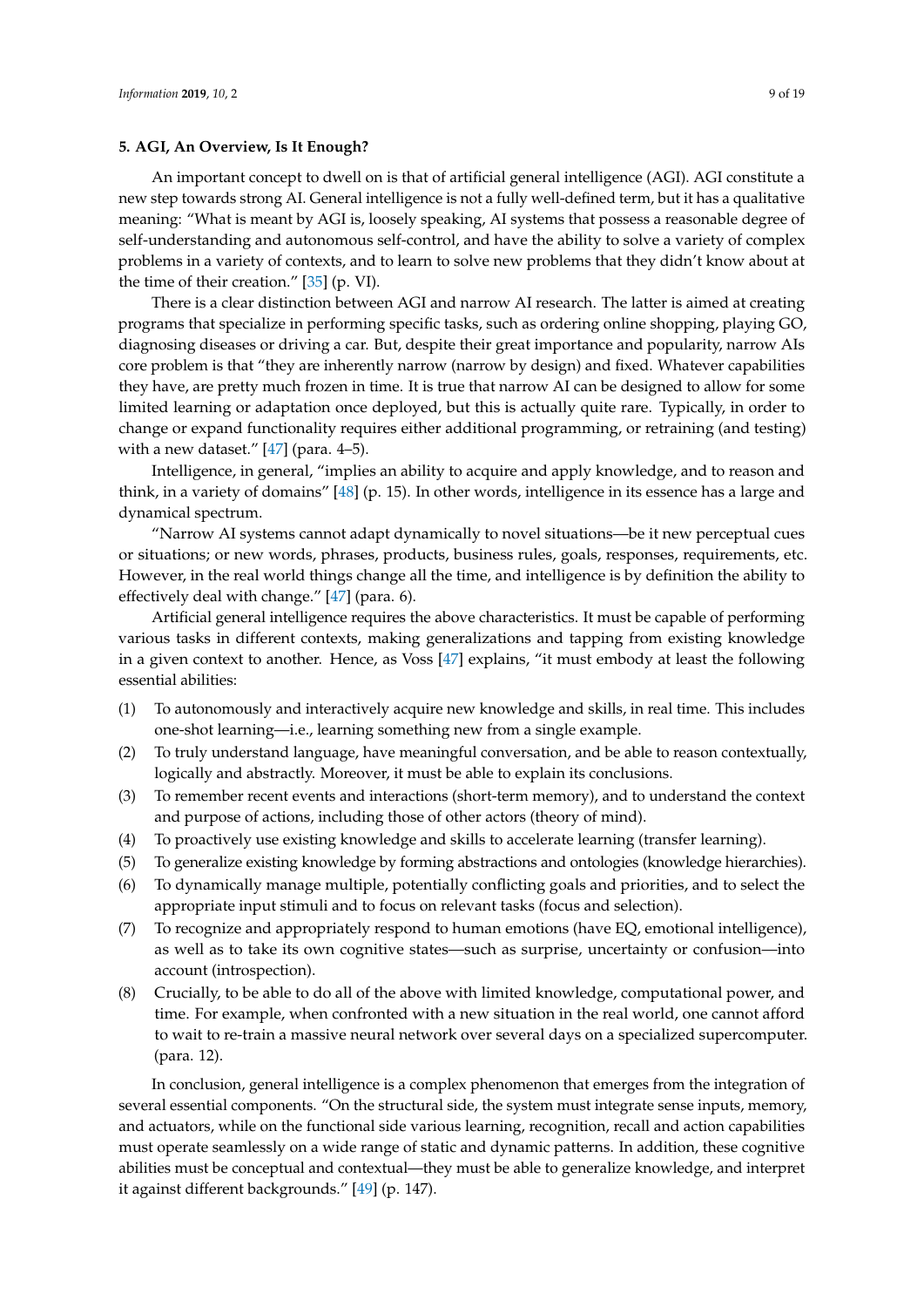From the point of view of strategy and methodology AGI sometimes uses a top down approach on cognition, as Wang and Goertzel [\[50\]](#page-17-7) explains, "An AGI project often starts with a blueprint of a whole system, attempting to capture intelligence as a whole. Such a blueprint is often called an "architecture"." (p. 5).

Cognitive architecture (CA) research "models the main factors participated in our thinking and decision and concentrates on the relationships among them. In computer science, CA mostly refers to the computational model simulating human's cognitive and behavioral characteristics. Despite a category of loose definition, CAs usually deal with relatively large software systems that have numerous heterogeneous parts and subcomponents. Typically, many of these architectures are built to control artificial agents, which run both in virtual worlds and physical robots." [\[51\]](#page-17-8) (p. 1).

Symbolic systems are one important type of cognitive architecture. "This type of agents maintains a consistent knowledge base by representing the environment as symbols." [\[51\]](#page-17-8) (p. 2). Some of the most ambitious AGI-oriented projects in the history of the field were in the symbolic-AI paradigm. One such famous project is the General Problem Solver [\[52\]](#page-17-9), which used heuristic search (means-ends analysis) to solve problems. Another famous effort was the CYC project [\[53\]](#page-17-10). The project's aim was to create human-like AI by collecting and encoding all human common sense knowledge in first order logic. Alan Newell's SOAR project [\[54](#page-17-11)[,55\]](#page-17-12) was an attempt to create unified cognition theories, based on "logic-style knowledge representation, mental activity as problem-solving carried out by an assemblage of heuristics, etc." [\[35\]](#page-16-21) (p. 3). However, the system was not constructed to be fully autonomous or to have self-understanding [\[35\]](#page-16-21).

These and other early attempts failed to reach their original goals, and in the view of most AI researchers, failed to make dramatic conceptual or practical progress toward their goals. Some (GPS for example) failed because of exponential growth in computational complexity. However, more contemporary AGI studies and projects offer new approaches, combining the previous knowledge—both theories and research methods—accumulated in the field.

One such integrative scheme described by Pennachin and Goertzel [\[35\]](#page-16-21), was given the name 'Novamente'. This scheme involves taking elements from various approaches and creating an integrated and interactive system. However, as the two explain: "This makes sense if you believe that the different AI approaches each capture some aspect of the mind uniquely well. But the integration can be done in many different ways. It is not workable to simply create a modular system with modules embodying different AI paradigms: the different approaches are too different in too many ways. Instead one must create a unified knowledge representation and dynamics framework, and figure out how to manifest the core ideas of the various AI paradigms within the universal framework." (p. 5).

In their paper, "Novamente: an integrative architecture for Artificial Intelligence" [\[56\]](#page-17-13), Goertzel et al. suggest such an integrative AI software system. The Novamente design incorporates evolutionary programming, symbolic logic, agent systems, and probabilistic reasoning. The authors clarify that "in principle, integrative AI could be conducted in two ways: Loose integration, in which different narrow AI techniques reside in separate software processes or software modules, and exchange the results of their analysis with each other. Tight integration, in which multiple narrow AI processes interact in real-time on the same evolving integrative data store, and dynamically affect one another's parameters and control schemata. Novamente is based on a distributed software architecture, in which a distributed processing framework called DINI (Distributed Integrative Intelligence) is used to bind together databases, information-gathering processes, user interfaces, and "analytical clusters" consisting of tightly-integrated AI processes." (p. 2).

Novamente is extremely innovative in its overall architecture, which seeks to deal with the difficulty of creating a "whole brain" in a completely new and direct way. The basic principles on which the design of the system is founded are derived from the "psynet model"—an innovative complex-systems theory of mind—which was developed by Goertzel [\[57–](#page-17-14)[61\]](#page-17-15). "What the psynet model has led us to is not a conventional AI program, nor a conventional multi-agent-system framework. Rather, we are talking about an autonomous, self-organizing, self-evolving AGI system, with its own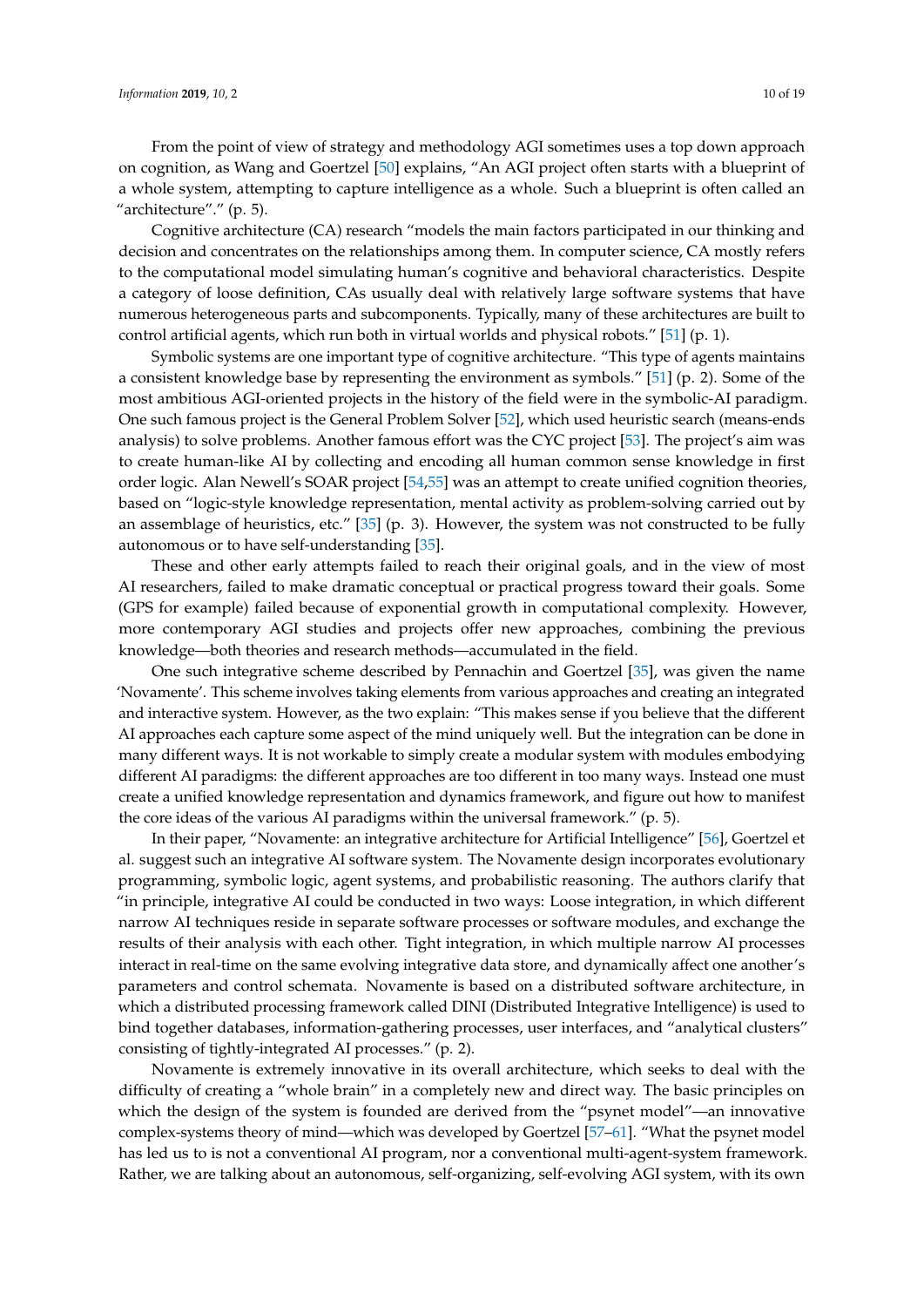understanding of the world, and the ability to relate to humans on a "mind-to-mind" rather than a "software-program-to-mind" level."  $[35]$  (pp. 64–65).

Another interesting project is the Learning Intelligent Distribution Agent (LIDA) [\[62\]](#page-17-16). The LIDA architecture is presented as a working model of cognition, a Cognitive Architecture, which was designed to be consistent with what is known from cognitive sciences and neuroscience. Ramamurthy et al. argue "that such working models are broad in scope and could address real world problems in comparison to experimentally based models which focus on specific pieces of cognition. [ . . . ] A LIDA based cognitive robot or software agent will be capable of multiple learning mechanisms. With artificial feelings and emotions as primary motivators and learning facilitators, such systems will 'live' through a developmental period during which they will learn in multiple ways to act in an effective, human-like manner in complex, dynamic, and unpredictable environments." (p. 1).

In a nutshell, LIDA is a modified version of the old COPYCAT architecture suggested years ago by Hofstadter [\[31\]](#page-16-17). It is based on the attempt to understand consciousness as a working space for many agents. The agents compete one another and those that dominate the workspace are identified as the ones that constitute our awareness. The process is dynamic, information flows in from the environment, and action is decided by a set of heuristics, which are themselves dynamic.

The LIDA architecture is partly symbolic and partly connectionist; part of the architecture "is composed of entities at a relatively high level of abstraction, such as behaviors, message-type nodes, emotions, etc., and partly of low-level codelets (small pieces of code). LIDA's primary mechanisms are perception, episodic memory, procedural memory, and action selection." [\[62\]](#page-17-16) (p. 1).

With the design of three continually active incremental learning mechanisms—perceptual learning, episodic learning and procedural learning—the researchers have laid the foundation for a working model of cognition that produces a cognitive architecture capable of human like learning. As the authors [\[62\]](#page-17-16) explain:

"The architecture can be applied to control autonomous software agents as well as autonomous robots "living" and acting in a reasonably complex environment. The perceptual learning mechanism allows each agent controlled by the LIDA architecture to be suitably equipped so as to construct its own ontology and representation of its world, be it artificial or real. And then, an agent controlled by the LIDA architecture can also learn from its experiences, via the episodic learning mechanism. Finally, with procedural learning, the agent is capable of learning new ways to accomplish new tasks by creating new actions and action sequences. With feelings and emotions serving as primary motivators and learning facilitators, every action, exogenous and endogenous taken by an agent controlled with the LIDA architecture is self-motivated." (p. 6).

A third project worth mentioning is Schmidhuber's Gödel Machines [\[63\]](#page-17-17). Schmidhuber describe these machines as "the first class of mathematically rigorous, general, fully self-referential, self-improving, optimally efficient problem solvers. Inspired by Kurt Gödel's celebrated self-referential formulas (1931), such a problem solver rewrites any part of its own code as soon as it has found a proof that the rewrite is *useful,* where the problem-dependent utility function and the hardware and the entire initial code are described by axioms encoded in an initial proof searcher which is also part of the initial code. The searcher systematically and in an asymptotically optimally efficient way tests computable *proof techniques* (programs whose outputs are proofs) until it finds a provably useful, computable self-rewrite." (p. 1).

In other words, the Gödel machines "are universal problem solving systems that interact with some (partially observable) environment and can in principle modify themselves without essential limits apart from the limits of computability. Their initial algorithm is not hardwired; it can completely rewrite itself, but only if a proof searcher embedded within the initial algorithm can first prove that the rewrite is useful, given a formalized utility function reflecting computation time and expected future success (e.g., rewards)." (p. 2).

A completely different approach to AGI suggests imitating the complex architecture of the human brain and creating its exact digital simulation. However, this method is questionable since the brain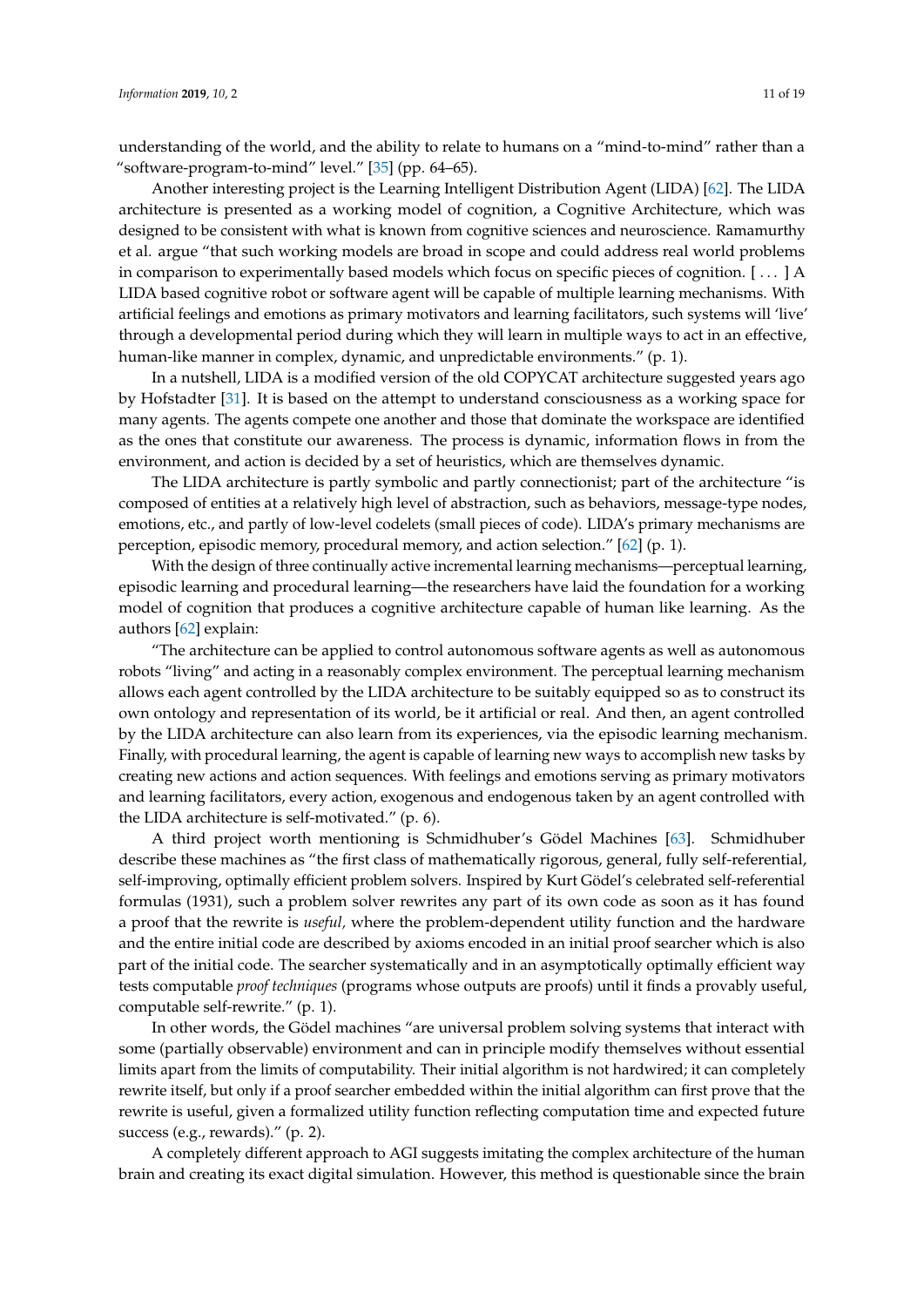has not been fully deciphered yet. Another, more abstract way to create AGI is to follow cognitive psychology research and to emulate the human mind. A third way is to create AGI by emulating properties of both aspects—brain and mind. But, as Wang [\[64\]](#page-17-18) stresses, the main issue is not "whether to learn from the human brain/mind (the answer is always "yes", since it is the best-known form of intelligence), or whether to idealize and simplify the knowledge obtained from the human brain/mind (the answer is also always "yes", since a computer cannot become identical to the brain in all aspects), but on *where* to focus and *how much* to abstract and generalize." (pp. 212–213).

One of the unsolved problems of AGI research is our lack of understanding of the definition of "Generalization", but what Perez [\[65\]](#page-17-19) suggests "is that our measure of intelligence be tied to our measure of social interaction." (para. 7). Perez calls his new definition for generalization "Conversational Cognition" and as he explains:

"An ecological approach to cognition is based on an autonomous system that learns by interacting with its environment. Generalization in this regard is related to how effectively automation is able to **anticipate** contextual changes in an environment and perform the required context switches to ensure high predictability. The focus is not just in recognizing chunks of ideas, but also being able to recognize the relationship of these chunks with other chunks. There is an added emphasis on recognizing and predicting the opportunities of change in context." (para. 11).

The most sophisticated form of generalization that exists demands the need to perform conversations. Moreover, Perez [\[65\]](#page-17-19) clarifies that this conversation "is not confined only to an inanimate environment with deterministic behavior. [ . . . ] we need to explore conversation for computation, autonomy and social dimensions. [ . . . ] The social environment will likely be the most sophisticated system in that it may demand understanding the nuisances of human behavior. This may include complex behavior such as deception, sarcasm and negotiation." (para. 13, 14).

Another critical aspect of social survival is the requirement for cooperative behavior. But as Perez [\[65\]](#page-17-19) argues, effective prediction of an environment is an insufficient skill to achieve cooperative behavior. The development of language is a fundamental skill, and conversations are the highest reflection of intelligence. "They require the cognitive capabilities of memory, conflict detection and resolution, analogy, generalization and innovation." (para. 15). But at the same time it is important to keep in mind that languages are not static—they evolve over time with new concepts.

Moreover, Perez [\[65\]](#page-17-19) clarifies that "effective conversation requires not only understanding an external party but also the communication of an automaton's inner model. In other words, this conversation requires the appropriate contextualized communication that anticipates the cognitive capabilities of other conversing entities. Good conversation requires good listening skills as well as the ability to assess the current knowledge of a participant and performing the necessary adjustment to convey information that a participant can relate to." (para. 16). For Perez, the ability to effectively perform a conversation with the environment is the essence of AGI. Interestingly enough, what most AGI research avoids is the reality that an environment is intrinsically social—i.e., that there exist other intelligences.

As we have argued above, we believe that the next step to take to make human and machine intelligence come closer together, is to focus on the social aspect of human intelligence and on the ways to integrate social behavior in machines.

#### <span id="page-11-0"></span>**6. Embodiment**

One of the biggest challenges for AI is the challenge of embodied cognition. If AI could surpass this hurdle it will be very close to true human intelligence. Embodied cognition was first presented as the main reason why AI is impossible. We propose to view embodied cognition as a step towards better AI and not as an imposition. Let us make a small detour to the history and philosophy of computation.

Dreyfus [\[66\]](#page-17-20) claimed that true AI is impossible since it implicitly assumes that human intelligence is symbolic in its essence. Some AI researchers are attempting to build a context-free machine that manipulates symbols, assuming the human mind works similarly. Dreyfus claimed that the symbolic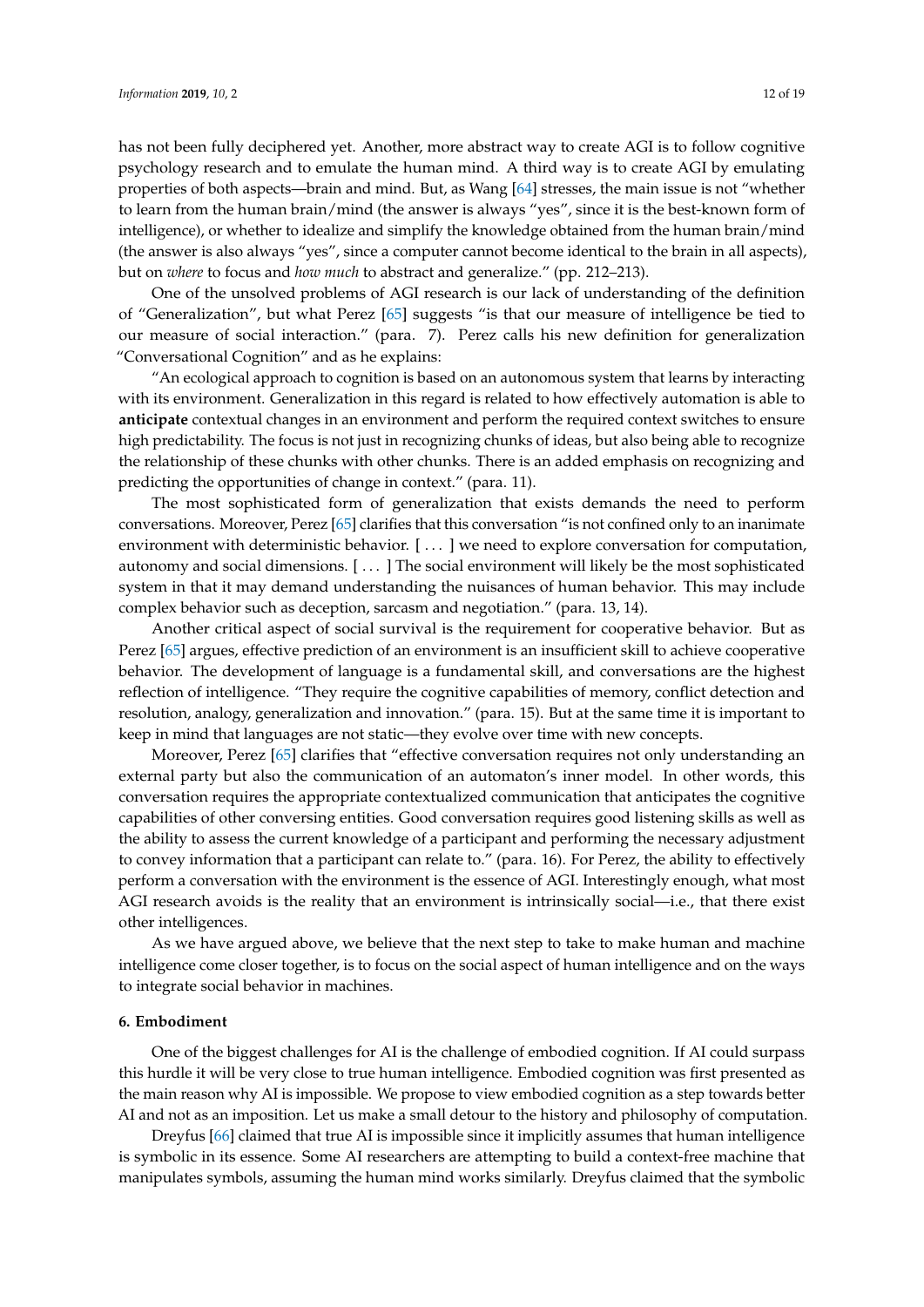conjecture is a fault, basing his arguments primarily on philosophical grounds. AI assumes that we have a type of 'knowledge representation' in our brain, a representation of the world, this idea is based on Descartes' theory, and has a long tradition. Moreover, Descartes claimed that there is a duality, a separation between our body and our mind, therefore the mind cannot be embodied. So far, claimed Dreyfus [\[66\]](#page-17-20), all AI research is based on these assumptions that we have a model of the world in our mind and that the mind is separated from the body.

Could these assumptions be wrong? Could it be that some part of our intelligence in embedded in our body? We interact with the world with our body, we perceive with our body, we sense with our body. Could it be that symbolic intelligence is not enough?

For Dreyfus [\[66\]](#page-17-20), embodiment is enrooted in the deep philosophical grounds of existentialism. Existentialism discusses the notions of involvement and detachment. Most of the time, humans are involved in the world, they interact, they solve practical problems, they are involved in everyday coping, finding their way about in the world. However, when things become difficult, the individual retracts into detachment. For most of the things you do, there is no need for any type of awareness; while climbing stairs you do not think about the next step. If you do you will probably fall. Only when the stairs are too steep, you might consider your next step, and then you retract to a state of detachment. For Heidegger [\[67\]](#page-17-21) there is the World where we live, where everything has 'meaning', and there is the Universe where detachment and science lives. Science is the outcome of our involvement in the world, and not the other way around. Science cannot explain the 'meaning' of things. Existentialism is therefore the opposite of Descartes' dualism.

Part of our intelligence is therefore somewhere in our bodily interactions with the world. In addition to our senses of sight, smell, hearing etc., we have 'senses' of time, space, surroundings, etc. The discovery of neural place cells [\[68](#page-17-22)[–70\]](#page-18-0) emphasizes the embodiment of our sense of space. A good example to illustrate embodiment is the proven connection between movement and intelligence in baby development. Free movement, such as rolling, crawling, sitting, walking, jumping, etc., is associated with the development of the frontal cortex, the area where higher-order thinking occurs [\[71\]](#page-18-1).

We can coin the above set of 'senses' as 'environmental intelligence'. The question is how much of our intelligence is grounded in our body, and how much is 'context free' in our mind? If we had no body, could we think the same way we think? Could we think at all? Would we have anything to think about? What is the connection between our 'environmental intelligence' and our 'context free symbolic manipulation intelligence'?

Dreyfus [\[66\]](#page-17-20) thought that neural network computations are indeed a step in the right direction. It is an attempt to formalize our perceptions in terms of virtual neurons which have some parallel in our brain and body.

There were computer scientists that took Dreyfus' stand seriously. Brooks [\[72\]](#page-18-2) came up with the idea that there is no need for knowledge representation at all: "The key observation is that the world is its own best model" (p. 6).

Brooks' robots were able to wander around, to avoid obstacles and to perform several basic tasks. A more modern version would be an intelligent swarm, where a set of simple agents interact and can bring about some emergent property [\[73\]](#page-18-3).

Brooks and Dennett cooperated in a project involving a humanoid named COG [\[74](#page-18-4)[,75\]](#page-18-5), where they tried to implement the above ideas by letting the COG computer (with a torso, camera eyes, one arm, and three fingers) interact with its environment, trying to learn new things as if it is a newborn. Brooks used a 'subsumption architecture' where several simple modules were competing for dominance. A few years later, the science of Embodied Cognition was born [\[76,](#page-18-6)[77\]](#page-18-7) and reached similar conclusions from a different point of view, the point of view of cognitive psychology.

The science of embodied cognition has several basic assumptions. First, humans have a set of atomic and primitive cognitive abilities that are embodied. These abilities build our perceptions of the world. Lakoff and Johnson [\[76\]](#page-18-6) used the term 'image schema'. Such a schema is a small process, which therefore could also be dynamic. Furthermore, any higher feature, any concept that we form, is the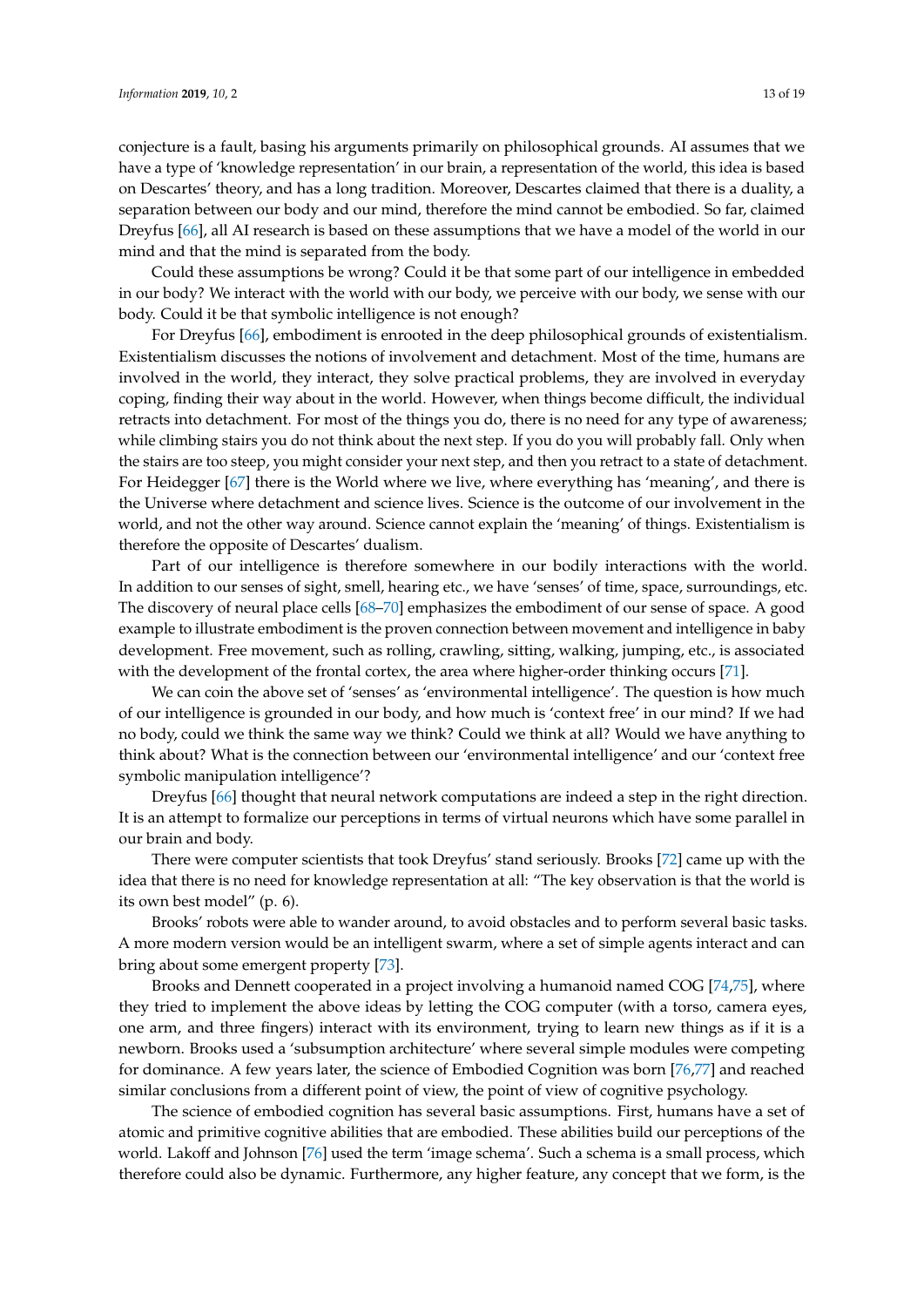result of aggregations of the above primitives. Finally, we think by using Metaphors and Frames and these are formed using associations of schemas.

As for Frames, many words have a large and natural context and cannot be understood without their context, for example prisoner, nurse, doctors, etc. These are the Frames. Frames were suggested in social science by Goffman [\[78\]](#page-18-8), and they were also referred to in the context of AI by Minsky [\[21\]](#page-16-7). Minsky was also interested in issues such as: the symbolic aspect of vision, the relation of his theory of Frames to Piaget's theory of development, language understanding, scenarios etc. Dreyfus [\[66\]](#page-17-20), on the other hand, stressed the fact that real frames are infinite in nature and could not be truly described in AI. This was coined the 'Frame Problem'.

Metaphors are formed using Hebbian learning [\[79\]](#page-18-9). In early childhood we learn to associate between several concepts, such as 'warm' and 'up', or 'cold' and 'down'. The more these associations of schemas are presented to us in childhood the stronger we relate the schemas. Later we use more elaborated metaphors to reason. We solve real situations by using homeomorphisms into a world of metaphors, solving the imaginary situation first. This is 'thinking by metaphors' [\[77\]](#page-18-7).

To prove all of the above, embodied cognition scientists search for clues in language where they look for invariants. The existence of such invariants can imply that something deep, common to all languages, underlies. In many examples a word has several meanings, one is environmental and embodied, the other much more abstract. For example 'to grasp' is first of all 'to catch', however it also has the meaning of 'to understand'. We 'see' things in the sense of understanding, we talk about a 'warm' or 'cold' person, etc. Old proverbs are a good source for such examples.

Lakoff and Johnson's [\[77\]](#page-18-7) argument is that the more abstract meaning is the secondary one, it is the derived meaning. We derive such meanings from the simpler ones, the embodied and primitive meanings. It is a bottom up process.

Artificial Social Intelligence is also concerned with the environment of the intelligent agent, in particular its social environment. However, there is a difference between the theory of ASI and Embodied Cognition. ASI is rooted in social science, and the notion of a 'social brain'. Embodied cognition is rooted in the intersection of cognitive sciences and linguistics, it is also based on philosophical grounds. Embodied cognition focuses on universal principles of understandings, or in other words, *the* cognitive architecture.

Can we follow the way from the embodied primitives upwards to the abstract concepts? Can we use AI to boost such research? This was attempted by several researchers; Regier [\[80\]](#page-18-10) used the theory of deep neural networks (and recurrent neural networks) to identify the primitives of cognition used in relation to our sense of space. In deep neural networks we take very simple and primitive features and build upon the next layer of more complex features. This is a multi-step process. This bottom up process happens until a global pattern can be recognized and it resembles the process that was defined by Lakoff and Johnson [\[76\]](#page-18-6) for schemas. Regier [\[80\]](#page-18-10) was struggling with old methods of back propagation to tune his network. Today we can advance Regier's idea by using new techniques in Deep Neural Networks.

Another way in which we can implement embodiment cognition is by formalizing the idea of metaphors. To be able to use metaphors we need to enable the computer the capability to simulate a situation in which the machine itself resides. This was already done in the context of value alignment. Winfield, Blum and Liu [\[81\]](#page-18-11) defined a 'consequence machine' that could simulate a situation, but could also observe itself in that simulation. The machine then had to decide on a 'moral' dilemma.

Embodied cognition is a new hurdle to overcome, it is the missing bridge between robotics and AI. It should not be thought of as an imposition on AI but as a new challenge.

#### <span id="page-13-0"></span>**7. The Way to Overcome Our Fears: Value Alignment**

In an article called "How Do We Align Artificial Intelligence with Human Values?" [\[82\]](#page-18-12), Conn explains that "highly autonomous AI systems should be designed so that their goals and behaviors can be assured to align with human values throughout their operation". (para. 5).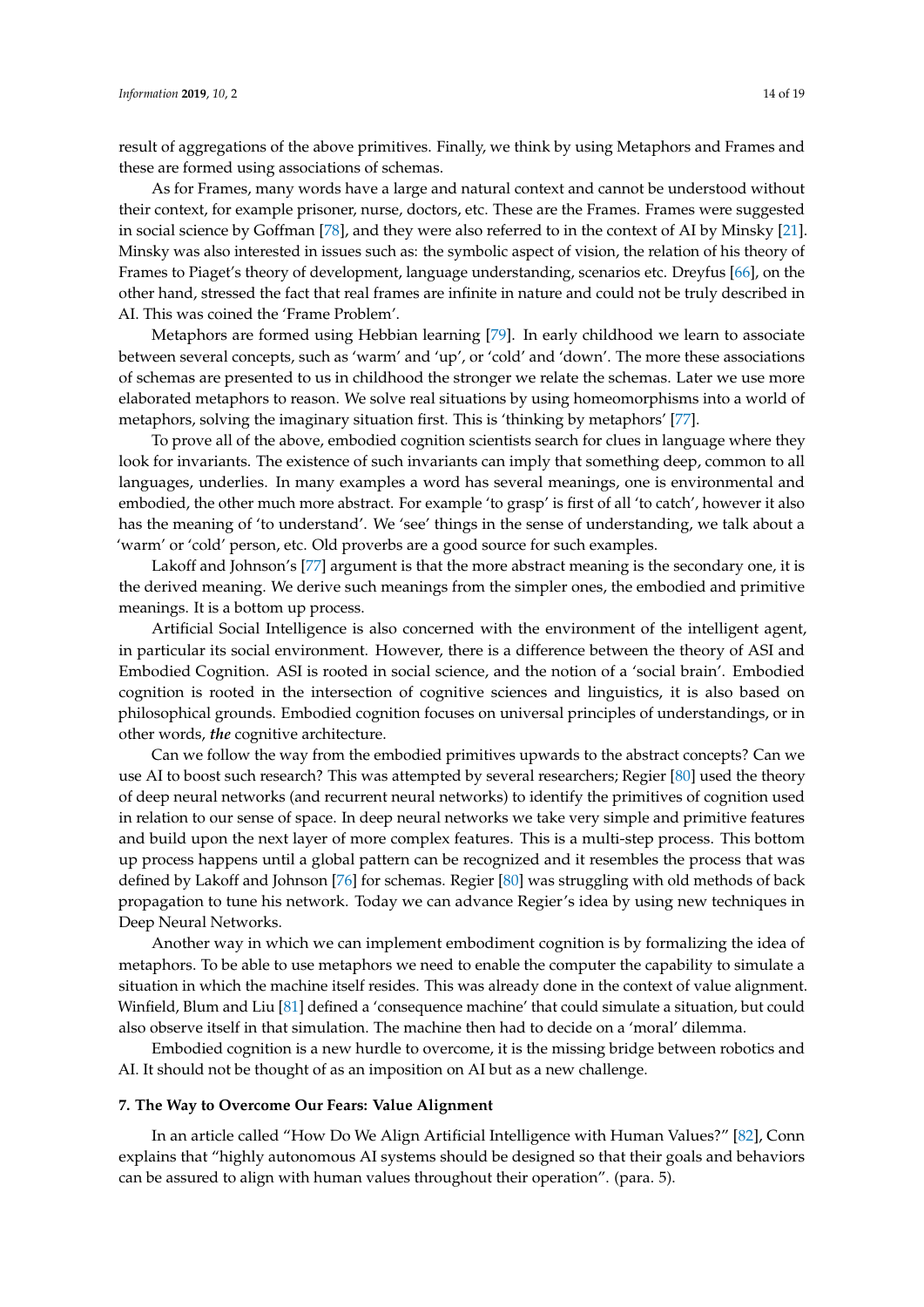One of the main challenges in aligning AI with values is to understand (and to agree upon) what exactly these values are. There are many factors that must be taken into account which depend mainly on context—cultural, social, socioeconomic and more. It is also important to remember that humanity often does not agree on common values, and even when it does, social values tend to change over time.

Eliezer Yudkowsky offered the first attempt at explaining AI alignment in his seminal work on the topic, "Creating Friendly AI" [\[83\]](#page-18-13), and he followed this up with a more nuanced description of alignment in "Coherent Extrapolated Volition" [\[84\]](#page-18-14). Nearly a decade later Stuart Russell began talking about the value alignment problem, giving AI alignment its name and motivating a broader interest in AI safety. Since then numerous researchers and organizations have worked on AI alignment to give a better understanding of the problem.

As Tegmark [\[85\]](#page-18-15) explains: "aligning machine goals with our own involves three unsolved problems: making machines learn them, adopt them and retain them. AI can be created to have virtually any goal, but almost any sufficiently ambitious goal can lead to subgoals of self-preservation, resource acquisition and curiosity to understand the world better—the former two may potentially lead a superintelligence AI to cause problems for humans, and the latter may prevent it from retaining the goals we give it." (p. 389).

How to implement Value Alignment? Wilson and Daugherty [\[8\]](#page-15-7) describe three critical roles that we, humans, need to perform:

Training: Developing 'personalities' for AI requires considerable training by diverse experts. For example, in order to create Cortana's personality, Microsoft's AI assistant, several human trainers such as a play writer, novelist and poet, spent hours in helping developers create a personality that is confident, helpful and not too 'bossy'. Apple's Siri is another example. Much time and effort was spent to create Siri with a hint of sassiness, as expected from an Apple product.

Creating AI with more complex and subtle human traits is sought after by new startups for AI assistants. Koko, a startup born out of the MIT Media Lab, has created an AI assistant that can display sympathy. For example, if a person is having a bad day, it will not just say 'I'm sorry to hear that', but will ask for more information and perhaps provide advice like 'tension could be harnessed into action and change' [\[86\]](#page-18-16).

Explaining: As AI develops, it reaches results through processes that are unclear to users at times, a sort of internal 'black box'. Therefore, they require expert, industry specific 'explainers' for us to understand how AI reached a certain conclusion. This is especially critical in evidence-based industries such as medicine and law. A medical practitioner must receive an explanation of why an AI assistant gave a certain recommendation, what is the internal 'reasoning' that led to a decision. In a similar way, law enforcement investigating an autonomous vehicle accident, need experts to explain the AI's reasoning behind decisions that led to an accident [\[8\]](#page-15-7).

Sustaining: AI also requires sustainers. Sustainers oversee and work on making sure AI is functioning as intended, in a safe and responsible manner. For example, a sustainer would make sure an autonomous car recognizes all human diversity and takes action not to risk or harm any human being. Other sustainers may be in charge of making sure AI is functioning within the desired ethical norms. For example, when analyzing big data to enhance user monetization, a sustainer would oversee that the process is using general statistical data and not specific and personal data (which may generate negative sentiment by users) to deduce its conclusions and actions [\[8\]](#page-15-7).

The unique roles of human values presented here, have been linked to the workplace environment, but they are undoubtedly relevant to all spheres of life. As we claimed earlier, we are at the beginning of a new developmental stage in AI, the one of artificial social intelligence. Within this realm, new questions concerning human values may arise.

#### **8. Summary**

In his book *Technopoly* [\[87\]](#page-18-17) Postman writes that "[ . . . ] once a technology is admitted, it plays out its hand; it does what it is designed to do. Our task is to understand what that design is—that is to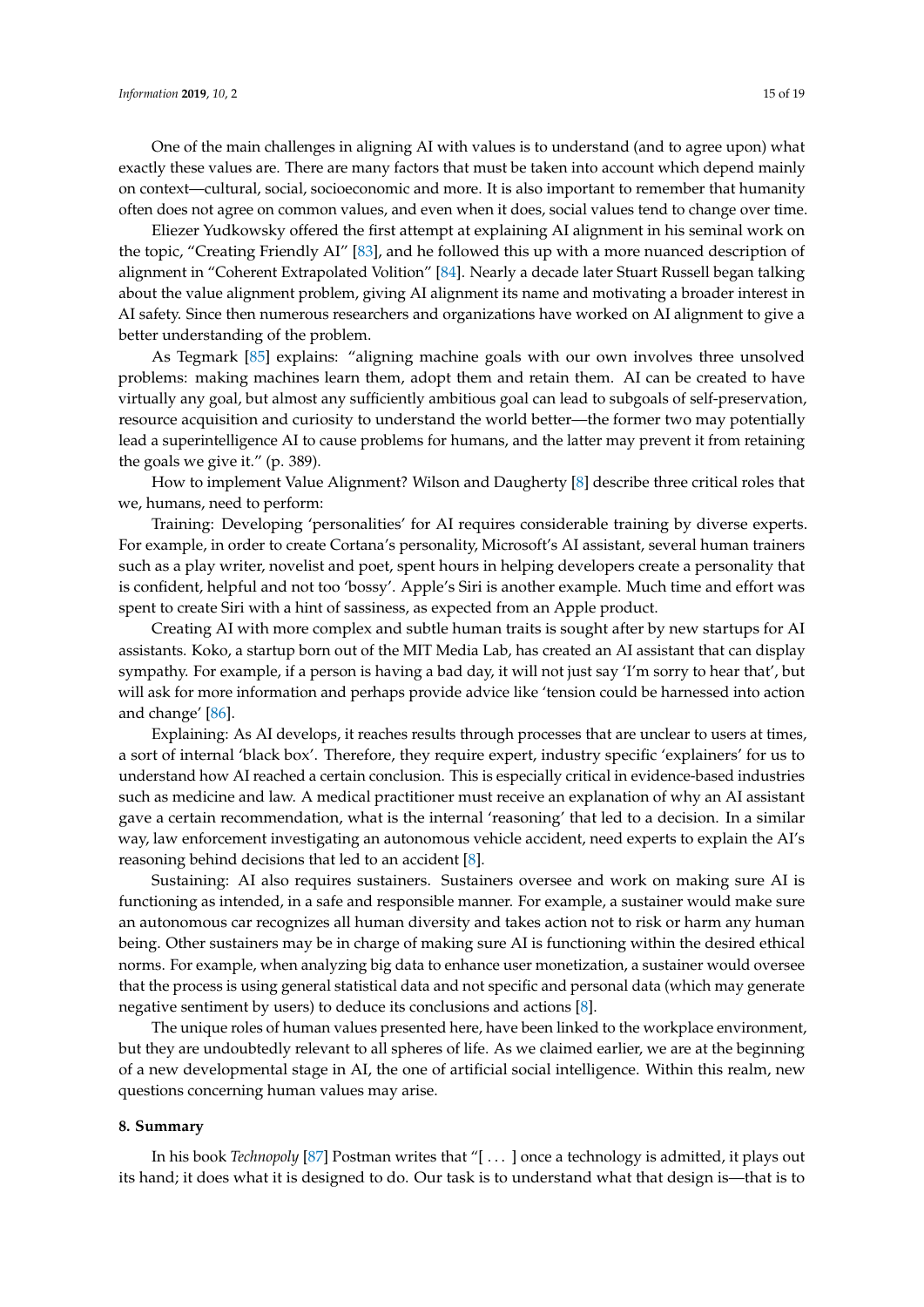say, when we admit a new technology to the culture, we must do so with our eyes wide open." (p. 7). For "technological change is neither additive nor subtractive. It is ecological. I mean 'ecological' in the same sense that the word is used by environmental scientists. One significant change generates total change." (p. 18).

AI is woven into our lives, changing our environment. The short history of AI has shown that developments in AI go hand in hand with our understanding of ourselves. Although there is still a long way to go before we can talk about a singularity point, it is almost clear that the next few steps in AI technology (e.g., ASI and AGI) will bring about a much more powerful machines, flexible enough to resemble human behavior.

A major part of human intelligence is social, we interact with others, we compete, we cooperate, we imitate, etc. A symbolic 'context free' intelligence cannot be complete without this social constituent. ASI is therefore necessary for building 'true' human intelligence.

One of the most complex challenges that AI faces is the issue of embodiment. At first, one should recognize that part of our intelligence is indeed embodied. We are physically situated in the world; we move in space, perceive, feel and communicate through our bodies. We argue that embodied cognition should be dealt with as a new challenge to AI and not as an imposition.

**Funding:** This reaserch did not receive any funding.

**Conflicts of Interest:** The authors declare no conflict of interest.

#### **References**

- <span id="page-15-0"></span>1. Lévi-Strauss, C.; Weightman, J. *The Raw and the Cooked: Introduction to a Science of Mythology*; Harper & Row: New York, NY, USA, 1969; Volume 1.
- <span id="page-15-1"></span>2. Kang, M. *Sublime Dreams of Living Machines*; Harvard University Press: Cambridge, MA, USA, 2011.
- <span id="page-15-2"></span>3. Strate, L. *Media Ecology: An Approach to Understanding the Human Condition*; Peter Lang Publishing, Incorporated: Bern, Switzerland, 2017.
- <span id="page-15-3"></span>4. McLuhan, M. *Understanding Media: Extensions of Man*; McGraw Hill: New York, NY, USA, 1964.
- <span id="page-15-4"></span>5. Manyika, J.; Michael, C.; Mehai, M.; Jacques, B.; Katy, G.; Paul, W.; Martin, D. The Future That Works: Automation, Employment and Productivity. Mckinsey and Company Global Institute, January 2017. Available online: [https://www.mckinsey.com/~{}/media/McKinsey/Featured%20Insights/Digital%](https://www.mckinsey.com/~{}/media/McKinsey/Featured%20Insights/Digital%20Disruption/Harnessing%20automation%20for%20a%20future%20that%20works/MGI-A-future-that-works_Full-report.ashx) [20Disruption/Harnessing%20automation%20for%20a%20future%20that%20works/MGI-A-future-that](https://www.mckinsey.com/~{}/media/McKinsey/Featured%20Insights/Digital%20Disruption/Harnessing%20automation%20for%20a%20future%20that%20works/MGI-A-future-that-works_Full-report.ashx)[works\\_Full-report.ashx](https://www.mckinsey.com/~{}/media/McKinsey/Featured%20Insights/Digital%20Disruption/Harnessing%20automation%20for%20a%20future%20that%20works/MGI-A-future-that-works_Full-report.ashx) (accessed on 17 July 2018).
- <span id="page-15-5"></span>6. Landing.ai. Available online: <https://www.landing.ai/> (accessed on 17 July 2018).
- <span id="page-15-6"></span>7. Andrychowicz, M.; Baker, B.; Chociej, M.; Jozefowicz, R.; McGrew, B.; Pachocki, J.; Petron, A.; Plappert, M.; Powell, G.; Ray, A.; et al. Learning Dexterous In-Hand Manipulation. OpenAI, 2018. Available online: <https://arxiv.org/pdf/1808.00177.pdf> (accessed on 1 October 2018).
- <span id="page-15-7"></span>8. Wilson, H.J.; Daugherty, P.R. Collaborative Intelligence: Humans and AI are Joining Forces. Harvard Business Review. July–August Issue. 2018. Available online: [https://hbr.org/2018/07/collaborative-intelligence](https://hbr.org/2018/07/collaborative-intelligence-humans-and-ai-are-joining-forces)[humans-and-ai-are-joining-forces](https://hbr.org/2018/07/collaborative-intelligence-humans-and-ai-are-joining-forces) (accessed on 4 July 2018).
- <span id="page-15-8"></span>9. AutoDesk's Dreamcatcher. Available online: <https://autodeskresearch.com/projects/dreamcatcher> (accessed on 17 July 2018).
- <span id="page-15-9"></span>10. AIDA—Artificial Intelligence Driven Analytics. Available online: <http://aidatech.io/> (accessed on 5 August 2018).
- <span id="page-15-10"></span>11. Gonzalez, C. Seven Common Applications for Cobots. MachineDesign. Available online: [http://www.](http://www.machinedesign.com/motion-control/7-common-applications-cobots) [machinedesign.com/motion-control/7-common-applications-cobots](http://www.machinedesign.com/motion-control/7-common-applications-cobots) (accessed on 18 July 2018).
- <span id="page-15-11"></span>12. Universal Robots. White Paper: An Introduction to Common Collaborative Robot Applications. 2018. Available online: [https://cdn2.hubspot.net/hubfs/2631781/HQ%20Content%20and%20Enablers/HQ%](https://cdn2.hubspot.net/hubfs/2631781/HQ%20Content%20and%20Enablers/HQ%20Enablers/White%20papers/Common%20Cobot%20Applications.pdf) [20Enablers/White%20papers/Common%20Cobot%20Applications.pdf](https://cdn2.hubspot.net/hubfs/2631781/HQ%20Content%20and%20Enablers/HQ%20Enablers/White%20papers/Common%20Cobot%20Applications.pdf) (accessed on 18 July 2018).
- <span id="page-15-12"></span>13. Stevens, G. AI Is over: This is Artificial Empathy. Kernel Magazine. 2013. Available online: [https://](https://kernelmag.dailydot.com/features/report/5910/ai-is-so-over-this-is-artificial-empathy/#) [kernelmag.dailydot.com/features/report/5910/ai-is-so-over-this-is-artificial-empathy/#](https://kernelmag.dailydot.com/features/report/5910/ai-is-so-over-this-is-artificial-empathy/#) (accessed on 17 October 2013).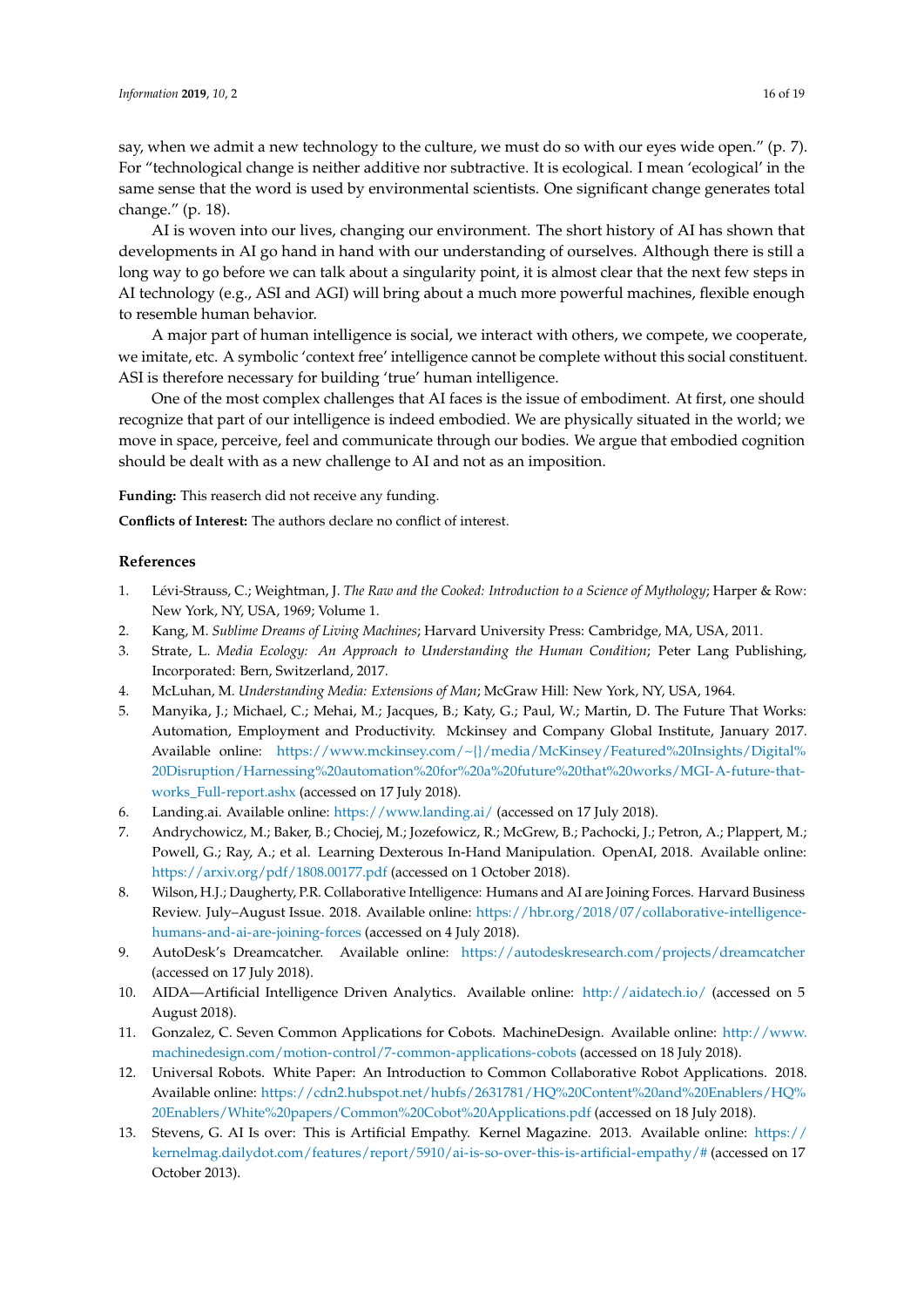- <span id="page-16-0"></span>14. Collins, A.; Smith, E.E. (Eds.) *Readings in Cognitive Science: A Perspective from Psychology and Artificial Intelligence*; Elsevier: Amsterdam, The Netherlands, 2013.
- <span id="page-16-1"></span>15. McCarthy, J. History of LISP. In *History of Programming Languages I*; ACM: New York, NY, USA, 1978; pp. 173–185.
- <span id="page-16-2"></span>16. Lindsay, R.K.; Buchanan, B.G.; Feigenbaum, E.A.; Lederberg, J. *Applications of Artificial Intelligence for Organic Chemistry: The DENDRAL Project*; McGraw-Hill Companies, Inc.: New York, NY, USA, 1980.
- <span id="page-16-3"></span>17. Boden, M.A. *Artificial Intelligence and the Natural Man*, 1st ed.; The MIT Press: London, UK, 1977.
- <span id="page-16-4"></span>18. Newell, A.; Simon, H.A. GPS a program that simulates human thoughts. In *Computer and Thoughts*; Feigenbaum, E.A., Feldman, J., Eds.; McGraw-Hill: New York, NY, USA, 1963.
- <span id="page-16-5"></span>19. Feigenbaum, E.A. The simulation of verbal learning behavior. In *Computers and Thought*; Feigenbaum, E.A., Feldman, L., Eds.; McGraw-Hill: New York, NY, USA, 1963; pp. 297–309.
- <span id="page-16-6"></span>20. Quillian, M.R. Semantic memory. In *Semantic Information Processing*; Minsky, M., Ed.; MIT Press: Cambridge, MA, USA, 1968; pp. 216–270.
- <span id="page-16-7"></span>21. Minsky, M. A framework for representing knowledge. In *The Psychology of Computer Vision*; Winston, P.H., Ed.; McGraw Hill: New York, NY, USA, 1975; pp. 211–277.
- <span id="page-16-8"></span>22. Schank, R.C.; Abelson, R.P. *Scripts, Plans, Goals, and Understanding*; Lawrence Erlbaum Associates: Hillsdale, NJ, USA, 1977.
- <span id="page-16-9"></span>23. Newell, A.; Simon, H.A. *Human Problem Solving*; Prentice-Hall: Englewood Cliffs, NJ, USA, 1972; Volume 104, No. 9.
- <span id="page-16-10"></span>24. Schank, R.C. Conceptual dependency: A theory of natural language understanding. *Cogn. Psychol.* **1972**, *3*, 552–631. [\[CrossRef\]](http://dx.doi.org/10.1016/0010-0285(72)90022-9)
- <span id="page-16-11"></span>25. Norman, D.A.; Rumelhart, D.E.; The LNR Research Group. *Explorations in Cognition*; W.H. Freeman: San Francisco, CA, USA, 1975.
- <span id="page-16-12"></span>26. De Kleer, J. The origin and resolution of ambiguities in causal arguments. In *Readings in Qualitative Reasoning about Physical Systems*; Morgan Kaufmann Publishers Inc.: San Francisco, CA, USA, 1990; pp. 624–630.
- <span id="page-16-13"></span>27. Dennett, D.C. From Bacteria to Bach and back: The Evolution of Minds. WW Norton & Company: New York, NY, USA, 2017.
- <span id="page-16-14"></span>28. Minsky, M. *The Emotion Machine*; Pantheon: New York, NY, USA, 2006; p. 56.
- <span id="page-16-15"></span>29. Winerman, L. Making a thinking machine. *Am. Psychol. Assoc.* **2018**, *49*, 4. Available online: [https:](https://www.apa.org/monitor/2018/04/cover-thinking-machine.aspx) [//www.apa.org/monitor/2018/04/cover-thinking-machine.aspx](https://www.apa.org/monitor/2018/04/cover-thinking-machine.aspx) (accessed on 17 November 2018).
- <span id="page-16-16"></span>30. Calvin, W.H. *How Brains Think*; Basic Books: New York, NY, USA, 1996.
- <span id="page-16-17"></span>31. Hofstadter, D.R. *Fluid Concepts and Creative Analogies*; Basic Books: New York, NY, USA, 1995.
- <span id="page-16-18"></span>32. Faghihi, U.; Franklin, S. The LIDA model as a foundational architecture for AGI. In *Theoretical Foundations of Artificial General Intelligence*; Atlantis Press: Paris, France, 2012; pp. 103–121.
- <span id="page-16-19"></span>33. Bainbridge, W.S.; Brent, E.E.; Carley, K.M.; Heise, D.R.; Macy, M.W.; Markovsky, B.; Skvoretz, J. Artificial social intelligence. *Annu. Rev. Sociol.* **1994**, *20*, 407–436. [\[CrossRef\]](http://dx.doi.org/10.1146/annurev.so.20.080194.002203)
- <span id="page-16-20"></span>34. Anderson, B. On artificial intelligence and theory construction in sociology. *J. Math. Sociol.* **1989**, *14*, 209–216. [\[CrossRef\]](http://dx.doi.org/10.1080/0022250X.1989.9990050)
- <span id="page-16-21"></span>35. Pennachin, C.; Goertzel, B. Contemporary approaches to artificial general intelligence. In *Artificial General Intelligence*; Springer: Berlin/Heidelberg, Germany, 2007; pp. 1–30.
- <span id="page-16-22"></span>36. Brothers, L. The social brain: A project for integrating primate behavior and neurophysiology in a new domain. In *Foundations in Social Neuroscience*; MIT Press: Cambridge, MA, USA, 2002; pp. 367–385.
- <span id="page-16-23"></span>37. Adolphs, R. Cognitive neuroscience of human social behaviour. *Nat. Rev. Neurosci.* **2003**, *4*, 165–178. [\[CrossRef\]](http://dx.doi.org/10.1038/nrn1056) [\[PubMed\]](http://www.ncbi.nlm.nih.gov/pubmed/12612630)
- <span id="page-16-24"></span>38. Frith, C.D. The social brain. *Philos. Trans. R. Soc. Lond. B* **2007**, *362*, 671–678. [\[CrossRef\]](http://dx.doi.org/10.1098/rstb.2006.2003) [\[PubMed\]](http://www.ncbi.nlm.nih.gov/pubmed/17255010)
- <span id="page-16-25"></span>39. Mead, G.H. *Mind, Self and Society*; University of Chicago Press: Chicago, IL, USA, 1934; Volume 111.
- <span id="page-16-26"></span>40. Collins, H.M. *Artificial Experts: Social Knowledge and Intelligent Machines (Inside Technology)*; MIT Press: Cambridge, MA, USA, 1990.
- <span id="page-16-27"></span>41. Yudkowsky, E. Levels of organization in general intelligence. In *Artificial General Intelligence*; Springer: Berlin/Heidelberg, Germany, 2007; pp. 389–501.
- <span id="page-16-28"></span>42. Dodds, A.E.; Lawrence, J.A.; Valsiner, J. The Personal and the Social: Mead's Theory of the Generalized Other. *Theory Psychol.* **1997**, *7*, 483–503. [\[CrossRef\]](http://dx.doi.org/10.1177/0959354397074003)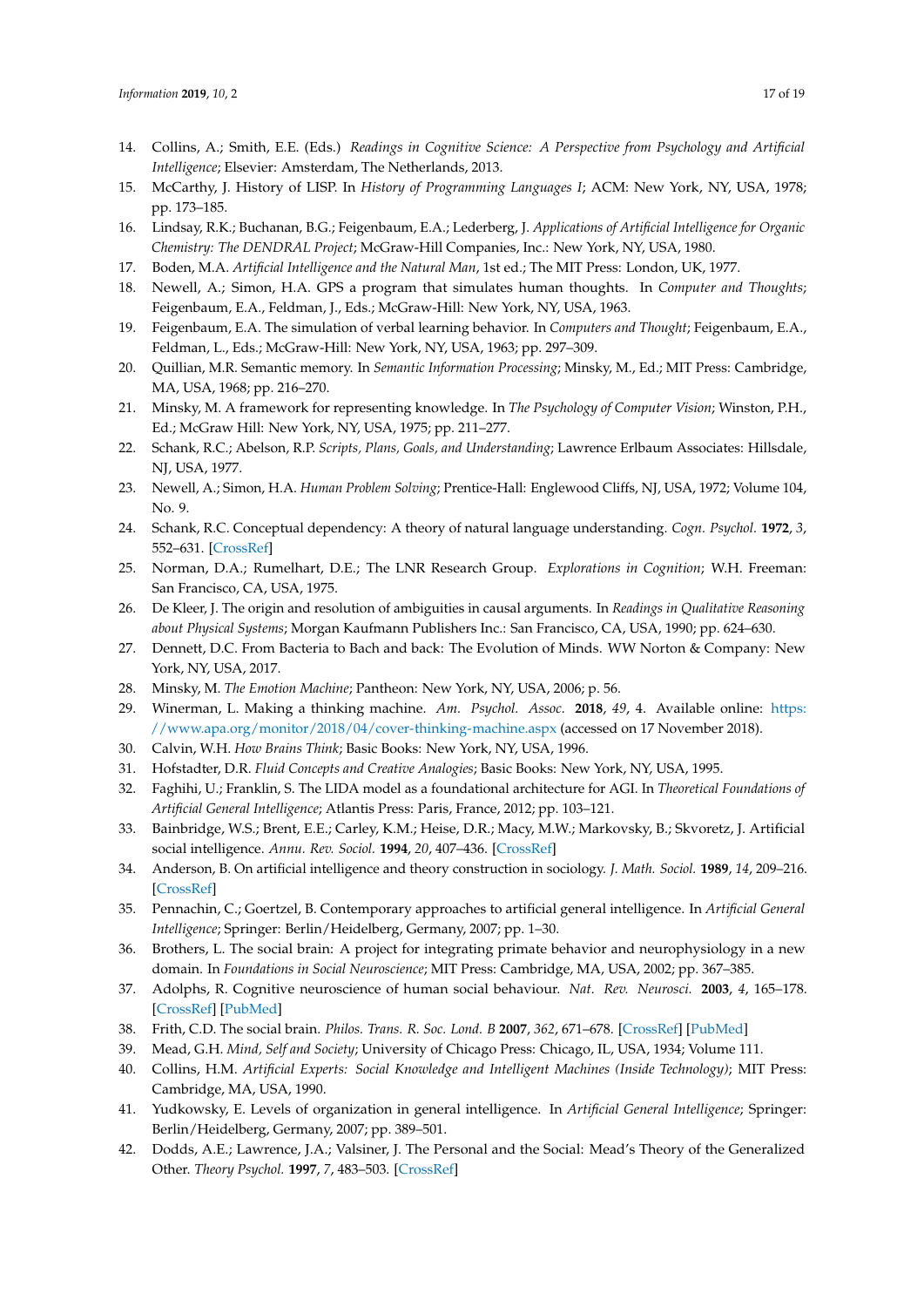- <span id="page-17-0"></span>43. Microsoft Research India Workshop on ASI. 2007. Available online: [https://www.microsoft.com/en](https://www.microsoft.com/en-us/research/event/microsoft-research-india-summer-school-artificial-social-intelligence/)[us/research/event/microsoft-research-india-summer-school-artificial-social-intelligence/](https://www.microsoft.com/en-us/research/event/microsoft-research-india-summer-school-artificial-social-intelligence/) (accessed on 28 June 2018).
- <span id="page-17-1"></span>44. Danescu-Niculescu-Mizil, C.; Gamon, M.; Dumais, S. Mark my words!: linguistic style accommodation in social media. In Proceedings of the 20th International Conference on World Wide Web, Hyderabad, India, 28 March–1 April 2011; pp. 745–754.
- <span id="page-17-2"></span>45. Bohus, D.; Sean, A.; Mihai, J. Rapid development of multimodal interactive systems: a demonstration of platform for situated intelligence. In Proceedings of the 19th ACM International Conference on Multimodal Interaction, Glasgow, Scotland, 13–17 November 2017; pp. 493–494.
- <span id="page-17-3"></span>46. Bohus, D.; Eric, H. Managing human-robot engagement with forecasts and ... um ... hesitations. In Proceedings of the 16th International Conference on Multimodal Interaction, Istanbul, Turkey, 12–16 November 2014; pp. 2–9.
- <span id="page-17-4"></span>47. Voss, P. From Narrow to General AI. Medium, 2017. Available online: [https://medium.com/](https://medium.com/intuitionmachine/from-narrow-to-general-ai-e21b568155b9) [intuitionmachine/from-narrow-to-general-ai-e21b568155b9](https://medium.com/intuitionmachine/from-narrow-to-general-ai-e21b568155b9) (accessed on 4 October 2017).
- <span id="page-17-5"></span>48. Goertzel, B. *Artificial General Intelligence*; Pennachin, C., Ed.; Springer: New York, NY, USA, 2007; Volume 2.
- <span id="page-17-6"></span>49. Voss, P. Essentials of general intelligence: The direct path to artificial general intelligence. In *Artificial General Intelligence*; Springer: Berlin/Heidelberg, Germany, 2007; pp. 131–157.
- <span id="page-17-7"></span>50. Wang, P.; Goertzel, B. (Eds.) *Theoretical Foundations of Artificial General Intelligence*; Springer Science & Business Media: Berlin/Heidelberg, Germany, 2012; Volume 4.
- <span id="page-17-8"></span>51. Ye, P.; Wang, T.; Wang, F.-Y. A Survey of Cognitive Architectures in the Past 20 Years. *IEEE Trans. Cybern.* **2018**, *99*, 1–11. [\[CrossRef\]](http://dx.doi.org/10.1109/TCYB.2018.2857704) [\[PubMed\]](http://www.ncbi.nlm.nih.gov/pubmed/30072355)
- <span id="page-17-9"></span>52. Newell, A.; Simon, H.A. *GPS, a Program that Simulates Human Thought*; No. P-2257; Rand Corp: Santa Monica, CA, USA, 1961.
- <span id="page-17-10"></span>53. Lenat, D.B. CYC: A large-scale investment in knowledge infrastructure. *Commun. ACM* **1995**, *38*, 33–38. [\[CrossRef\]](http://dx.doi.org/10.1145/219717.219745)
- <span id="page-17-11"></span>54. Laird, J.E.; Newell, A.; Rosenbloom, P.S. Soar: An architecture for general intelligence. *Artif. Intell.* **1987**, *33*, 1–64. [\[CrossRef\]](http://dx.doi.org/10.1016/0004-3702(87)90050-6)
- <span id="page-17-12"></span>55. Richard, L.L.; Newell, A.; Polk, T.A. *Toward a Soar Theory of Taking Instructions for Immediate Reasoning Tasks*; Carnegie Mellon University: Pittsburgh, PA, USA, 1989.
- <span id="page-17-13"></span>56. Goertzel, B.; Pennachin, C.; Senna, A.; Maia, T.; Lamacie, G. Novamente: An integrative architecture for Artificial General Intelligence. In *AAAI Symposium on Achieving Human-Level Intelligence through Integrated Systems and Research*; The AAAI Press: Menlo Park, CA, USA, 2004.
- <span id="page-17-14"></span>57. Goertzel, B. *The Structure of Intelligence*; Springer-Verlag: New York, NY, USA, 1993.
- 58. Goertzel, B. *The Evolving Mind*; Gordon and Breach: New York, NY, USA, 1993.
- 59. Goertzel, B. *Chaotic Logic*; Plenum Press: New York, NY, USA, 1994.
- 60. Goertzel, B. *From Complexity to Creativity*; Plenum Press: New York, NY, USA, 1997.
- <span id="page-17-15"></span>61. Goertzel, B. *Creating Internet Intelligence*; Plenum Press: New York, NY, USA, 2001.
- <span id="page-17-16"></span>62. Ramamurthy, U.; Baars, B.J.; D'Mello, S.K.; Franklin, S. LIDA: A working model of cognition. In *Proceedings of the 7th International Conference on Cognitive Modeling*; Fum, D., Missier, F.D., Andrea Stocco, A., Eds.; Edizioni Goliardiche: Trieste, Italy, 2006; pp. 244–249.
- <span id="page-17-17"></span>63. Schmidhuber, J. Gödel machines: Fully self-referential optimal universal self-improvers. In *Artificial General Intelligence*; Springer: Berlin/Heidelberg, Germany, 2007; pp. 199–226.
- <span id="page-17-18"></span>64. Wang, P. Theories of Artificial Intelligence. In *Theoretical foundations of artificial general intelligence*; Wang, P., Goertzel, B., Eds.; Springer Science & Business Media: Berlin/Heidelberg, Germany, 2012; Volume 4.
- <span id="page-17-19"></span>65. Perez, C.E. Conversational Cognition: A New Measure for Artificial General Intelligence. Medium. 2018. Available online: [https://medium.com/intuitionmachine/conversational-cognition-a-new-approach-to](https://medium.com/intuitionmachine/conversational-cognition-a-new-approach-to-agi-95486ffe581f)[agi-95486ffe581f](https://medium.com/intuitionmachine/conversational-cognition-a-new-approach-to-agi-95486ffe581f) (accessed on 9 October 2018).
- <span id="page-17-20"></span>66. Dreyfus, H.L. *What Computers Can't Do: The Limits of Artificial Intelligence*; Harper & Row: New York, NY, USA, 1979; Volume 1972.
- <span id="page-17-21"></span>67. Heidegger, M. *Being and Time*; Macquarrie, J.; Robinson, E., Translators; Harper: New York, NY, USA, 1962.
- <span id="page-17-22"></span>68. O'Keefe, J.; Dostrovsky, J. The hippocampus as a spatial map. Preliminary evidence from unit activity in the freely-moving rat. *Brain Res.* **1971**, *34*, 171–175. [\[CrossRef\]](http://dx.doi.org/10.1016/0006-8993(71)90358-1)
- 69. O'Keefe, J. A review of the hippocampal place cells. *Prog. Neurobiol.* **1979**, *13*, 419–439. [\[CrossRef\]](http://dx.doi.org/10.1016/0301-0082(79)90005-4)